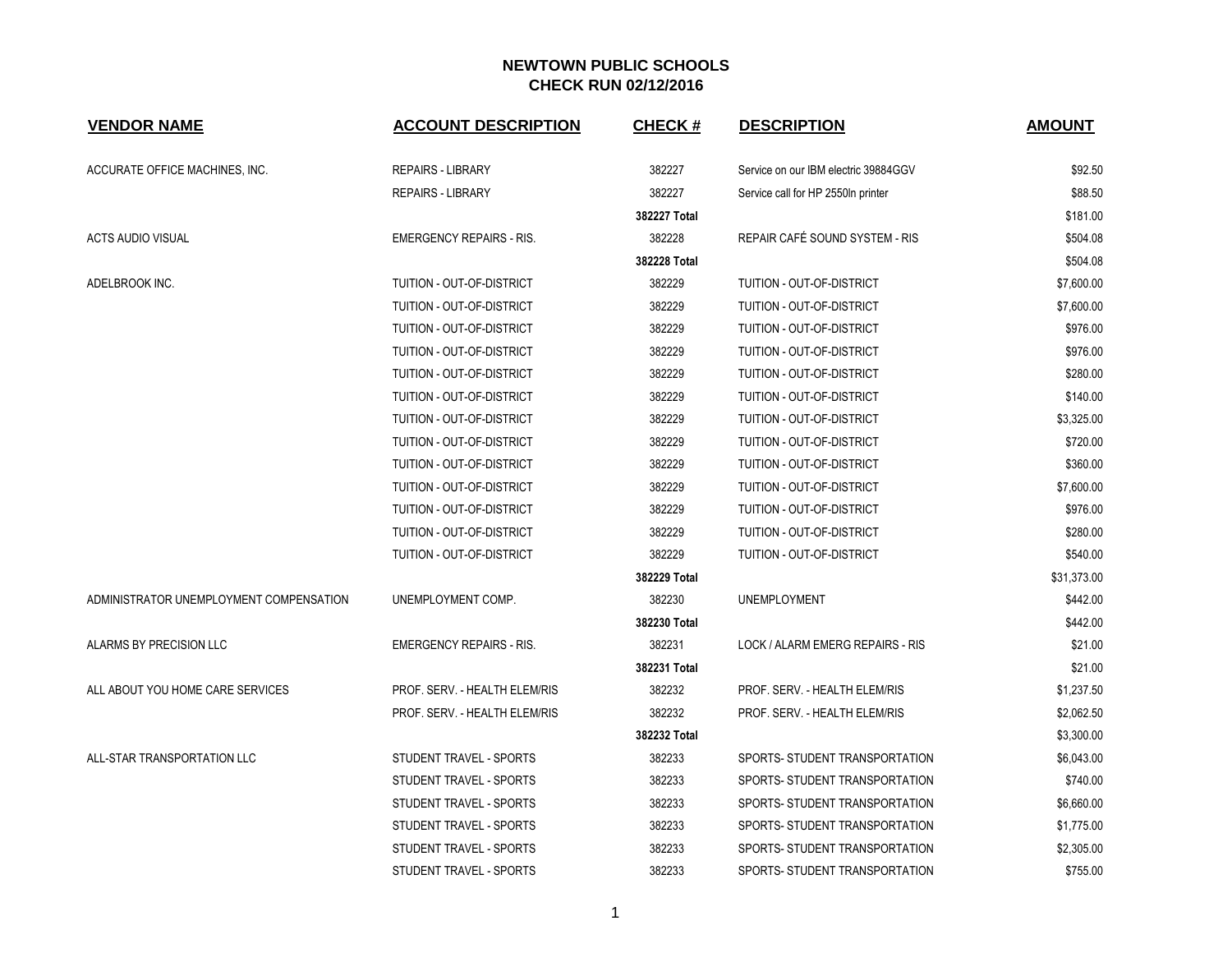| <b>VENDOR NAME</b>               | <b>ACCOUNT DESCRIPTION</b>      | <b>CHECK#</b> | <b>DESCRIPTION</b>                                 | <b>AMOUNT</b> |
|----------------------------------|---------------------------------|---------------|----------------------------------------------------|---------------|
| ALL-STAR TRANSPORTATION LLC      | STUDENT TRAVEL - CLASSROOM      | 382233        | TRANSPORTATION 11/18/2015 TO DANBURY H/S           | \$185.00      |
|                                  | STUDENT TRAVEL - CLASSROOM      | 382233        | TRANSPORTATION 1/6/2016 MATH TEAM WILTON HS        | \$215.00      |
|                                  | STUDENT TRAVEL - CLASSROOM      | 382233        | TRANSPORTATION 12/10, TO TAPAS                     | \$185.00      |
|                                  |                                 | 382233 Total  |                                                    | \$18,863.00   |
| ALTUS POWER FUNDS, LLC SERIES II | ELECTRICITY - M.S.              | 382234        | <b>SOLAR JAN 16 8,519. KWH</b>                     | \$695.15      |
|                                  |                                 | 382234 Total  |                                                    | \$695.15      |
| MARGARET ANNETT                  | MEMBERSHIPS - ELEM.             | 382235        | ASSOC OF SCHOOL NURSES                             | \$45.00       |
|                                  |                                 | 382235 Total  |                                                    | \$45.00       |
| AQUARION WATER COMPANY OF CT     | WATER - S.H.                    | 382236        | WATER 200346118 152 THOU GAL                       | \$1,103.79    |
|                                  | WATER - H.S.                    | 382236        | WATER 200331205 HOT DOG STAND                      | \$30.30       |
|                                  | WATER - H.S.                    | 382236        | WATER 200328345 IRRIGATION                         | \$181.80      |
|                                  |                                 | 382236 Total  |                                                    | \$1,315.89    |
| ASSOCIATED REFUSE HAULERS        | <b>REFUSE REMOVAL</b>           | 382237        | REFUSE REMOVAL - ALL SCHOOLS 2015-2016             | \$7,508.07    |
|                                  | <b>REFUSE REMOVAL</b>           | 382237        | CARDBOARD RECYCLING 2015-2016                      | \$80.00       |
|                                  | <b>REFUSE REMOVAL</b>           | 382237        | CARDBOARD RECYCLING 2015-2016                      | \$172.00      |
|                                  | <b>REFUSE REMOVAL</b>           | 382237        | CARDBOARD RECYCLING 2015-2016                      | \$80.00       |
|                                  | <b>REFUSE REMOVAL</b>           | 382237        | CARDBOARD RECYCLING 2015-2016                      | \$152.00      |
|                                  | <b>REFUSE REMOVAL</b>           | 382237        | CARDBOARD RECYCLING 2015-2016                      | \$183.00      |
|                                  | <b>REFUSE REMOVAL</b>           | 382237        | CARDBOARD RECYCLING 2015-2016                      | \$136.00      |
|                                  | <b>REFUSE REMOVAL</b>           | 382237        | CARDBOARD RECYCLING 2015-2016                      | \$325.00      |
|                                  |                                 | 382237 Total  |                                                    | \$8,636.07    |
| AUTO HOME COMMERCIAL             | <b>EMERGENCY REPAIRS - RIS.</b> | 382238        | PA SYSTEM / CLOCK REPAIRS - RIS                    | \$870.18      |
|                                  | <b>EMERGENCY REPAIRS - M.S.</b> | 382238        | PA SYSTEM / CLOCK REPAIRS - NMS                    | \$870.18      |
|                                  | <b>EMERGENCY REPAIRS - H.S.</b> | 382238        | PA SYSTEM / CLOCK REPAIRS - NHS                    | \$1,740.36    |
|                                  |                                 | 382238 Total  |                                                    | \$3,480.72    |
| <b>BAGEL DELIGHT</b>             | CONTRACTED SERV. - SUPER.       | 382239        | <b>BOE BREAKFAST 01/22/2016</b>                    | \$69.95       |
|                                  | INSTR. SUPPLIES - CLASSROOM     | 382239        | Instructional Rounds Meeting                       | \$124.95      |
|                                  | OTHER SUPPLIES - STAFF DEVELOP. | 382239        | District Assessment Workshop                       | \$244.90      |
|                                  |                                 | 382239 Total  |                                                    | \$439.80      |
| <b>BARCO PRODUCTS CO.</b>        | OFF. SUPPLIES - ADMIN.          | 382240        | No Parking Semi-custom Sign Reserved for Principal | \$100.85      |
|                                  | OFF. SUPPLIES - ADMIN.          | 382240        | No Parking Semi-custom Sign Reserved for Principal | \$100.85      |
|                                  | OFF. SUPPLIES - ADMIN.          | 382240        | Shipping                                           | \$22.98       |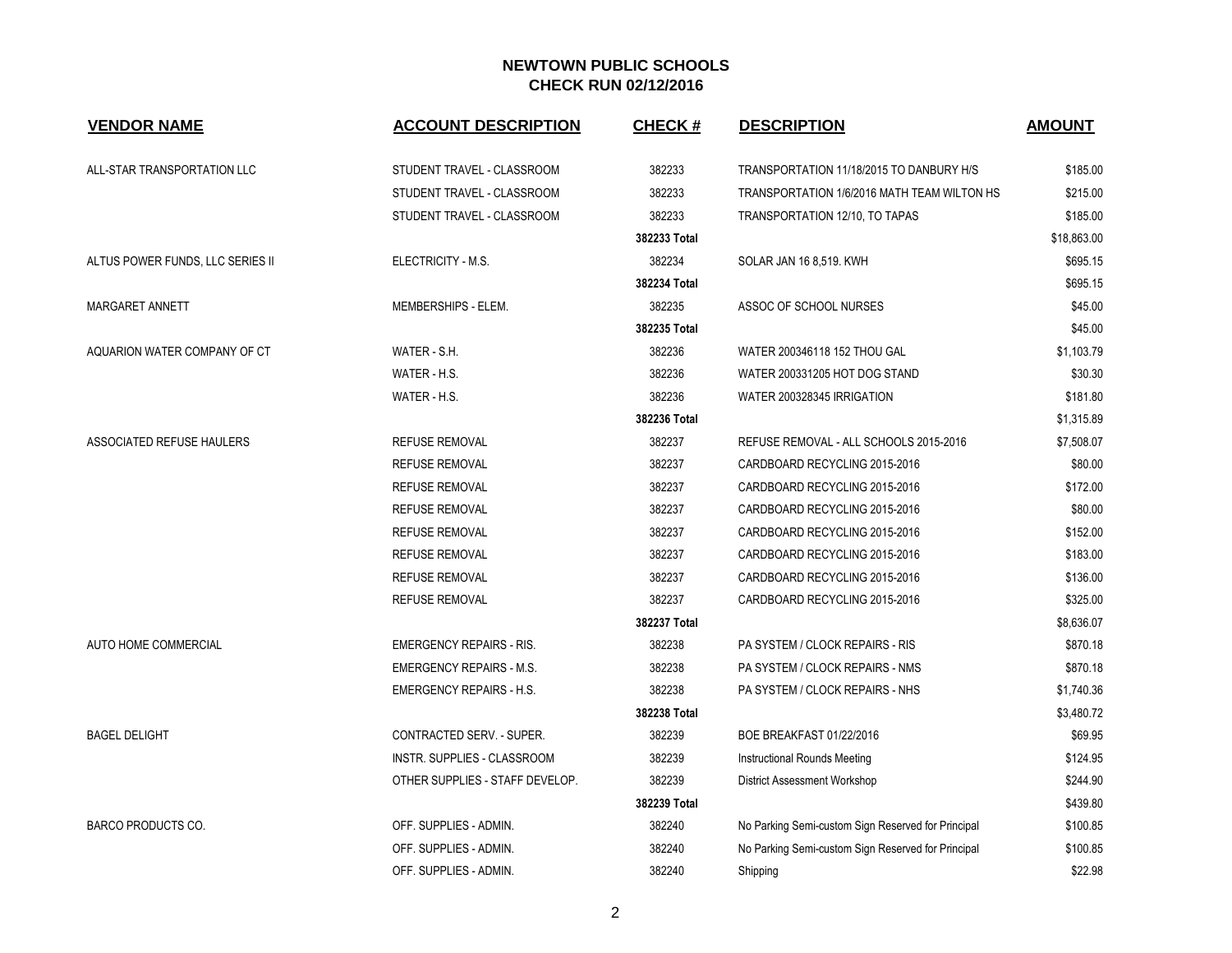| <b>VENDOR NAME</b>               | <b>ACCOUNT DESCRIPTION</b>      | <b>CHECK#</b> | <b>DESCRIPTION</b>                                | <b>AMOUNT</b> |
|----------------------------------|---------------------------------|---------------|---------------------------------------------------|---------------|
| <b>BARCO PRODUCTS CO.</b>        | OFF. SUPPLIES - ADMIN.          | 382240        | U Channel Sign Posts SKU SP1405-8                 | \$103.70      |
|                                  | OFF. SUPPLIES - ADMIN.          | 382240        | Shipping                                          | \$46.25       |
|                                  |                                 | 382240 Total  |                                                   | \$374.63      |
| <b>LAURA BATTISTI</b>            | MEMBERSHIPS - WORLD LANG.       | 382241        | MEMBERSHIP AATI                                   | \$47.00       |
|                                  |                                 | 382241 Total  |                                                   | \$47.00       |
| THE BEE PUBLISHING CO.           | ADVERTISING - BUS. SERV.        | 382242        | #134490 KINDERGARTEN REG ADV.                     | \$157.20      |
|                                  |                                 | 382242 Total  |                                                   | \$157.20      |
| <b>BLANCHETTE SPORTING GOODS</b> | <b>INSTR. SUPPLIES - SPORTS</b> | 382243        | <b>MARK SCOREBOOKS</b>                            | \$42.00       |
|                                  |                                 | 382243 Total  |                                                   | \$42.00       |
| <b>BLICK ART MATERIALS</b>       | <b>INSTR. SUPPLIES - ART</b>    | 382244        | .74 Glue Sticks - Item# 23895-1047                | \$21.45       |
|                                  | <b>INSTR. SUPPLIES - ART</b>    | 382244        | 11x14 Bulk Watercolor Paper Item# 09605-1005      | \$62.20       |
|                                  | <b>INSTR. SUPPLIES - ART</b>    | 382244        | .74 Glue Sticks - Item# 23895-1047                | \$0.54        |
|                                  | <b>INSTR. SUPPLIES - ART</b>    | 382244        | Crayola Oil Pastels Class pack - Item# 20066-1336 | \$34.31       |
|                                  |                                 | 382244 Total  |                                                   | \$118.50      |
| THE BOOKSOURCE                   | <b>TEXTBOOKS - ENGLISH</b>      | 382245        | Books per attached quote                          | \$1,794.00    |
|                                  |                                 | 382245 Total  |                                                   | \$1,794.00    |
| <b>BOTSFORD POSTMASTER</b>       | POSTAGE - ADMIN.                | 382246        | Forever stamps, rolls of 100, no shipping         | \$392.00      |
|                                  |                                 | 382246 Total  |                                                   | \$392.00      |
| <b>JILL BRACKSIECK</b>           | INSTR. SUPPLIES - CLASSROOM     | 382247        | <b>SCI LAB SUPPLIES</b>                           | \$18.23       |
|                                  | INSTR. SUPPLIES - CLASSROOM     | 382247        | SCI LAB SUPPLIES (PET FOOD)                       | \$129.47      |
|                                  |                                 | 382247 Total  |                                                   | \$147.70      |
| KATHLEEN M. BREMER               | CONTRACTED SERV. - WORLD LANG.  | 382248        | CONTRACTED SERV. - WORLD LANG.                    | \$150.00      |
|                                  |                                 | 382248 Total  |                                                   | \$150.00      |
| <b>BSN SPORTS INC.</b>           | INSTR. SUPPLIES - SPORTS        | 382249        | B-15 MTPENCAN24 TENNIS BALL                       | \$1,197.60    |
|                                  | <b>INSTR. SUPPLIES - SPORTS</b> | 382249        | <b>SHIPPING</b>                                   | \$150.00      |
|                                  |                                 | 382249 Total  |                                                   | \$1,347.60    |
| <b>BUG BUSTER INC.</b>           | <b>B&amp;G CONTRACTED SERV.</b> | 382250        | MONTHLY PEST CONTROL - ALL SCHOOLS (2015-2016)    | \$229.44      |
|                                  | <b>B&amp;G CONTRACTED SERV.</b> | 382250        | MONTHLY PEST CONTROL - ALL SCHOOLS (2015-2016)    | \$105.81      |
|                                  | <b>B&amp;G CONTRACTED SERV.</b> | 382250        | MONTHLY PEST CONTROL - ALL SCHOOLS (2015-2016)    | \$80.81       |
|                                  | <b>B&amp;G CONTRACTED SERV.</b> | 382250        | MONTHLY PEST CONTROL - ALL SCHOOLS (2015-2016)    | \$79.44       |
|                                  | <b>B&amp;G CONTRACTED SERV.</b> | 382250        | MONTHLY PEST CONTROL - ALL SCHOOLS (2015-2016)    | \$81.71       |
|                                  | <b>B&amp;G CONTRACTED SERV.</b> | 382250        | MONTHLY PEST CONTROL - ALL SCHOOLS (2015-2016)    | \$81.71       |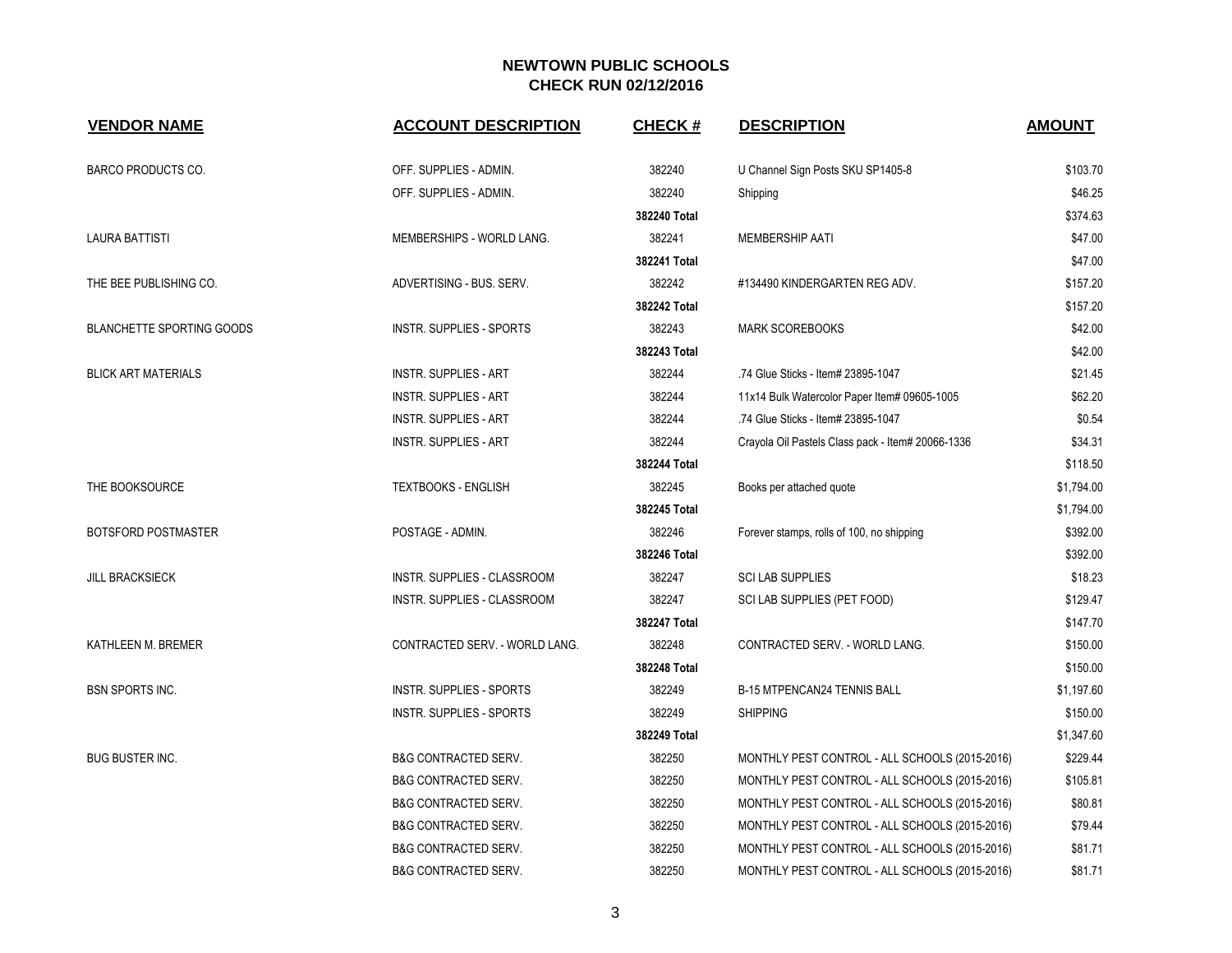| <b>VENDOR NAME</b>                       | <b>ACCOUNT DESCRIPTION</b>    | <b>CHECK#</b> | <b>DESCRIPTION</b>                             | <b>AMOUNT</b> |
|------------------------------------------|-------------------------------|---------------|------------------------------------------------|---------------|
| <b>BUG BUSTER INC.</b>                   | B&G CONTRACTED SERV.          | 382250        | MONTHLY PEST CONTROL - ALL SCHOOLS (2015-2016) | \$112.99      |
|                                          |                               | 382250 Total  |                                                | \$771.91      |
| SABRINA BYRNE                            | STAFF TRAVEL - SPORTS         | 382251        | TRAVEL JAN 2016                                | \$124.20      |
|                                          | STAFF TRAIN. - CLASSROOM      | 382251        | <b>EASTERN ATHLETIC CONF</b>                   | \$185.00      |
|                                          |                               | 382251 Total  |                                                | \$309.20      |
| CAAD                                     | STAFF TRAIN. - CLASSROOM      | 382252        | <b>REGISTRATION INFORMATION</b>                | \$100.00      |
|                                          |                               | 382252 Total  |                                                | \$100.00      |
| CES                                      | TUITION - OUT-OF-DISTRICT     | 382253        | TUITION - OUT-OF-DISTRICT                      | \$28,303.00   |
|                                          | TUITION - OUT-OF-DISTRICT     | 382253        | TUITION - OUT-OF-DISTRICT                      | \$273.00      |
|                                          | TUITION - OUT-OF-DISTRICT     | 382253        | TUITION - OUT-OF-DISTRICT                      | \$27,659.00   |
|                                          | TUITION - OUT-OF-DISTRICT     | 382253        | TUITION - OUT-OF-DISTRICT                      | \$31,341.00   |
|                                          |                               | 382253 Total  |                                                | \$87,576.00   |
| CHAINSAWS UNLIMITED, INC.                | <b>REPAIRS - MAINT.</b>       | 382254        | SNOW BLOWER / BACKPACK BLOWER REPAIR PARTS     | \$13.94       |
|                                          |                               | 382254 Total  |                                                | \$13.94       |
| <b>CHARTER COMMUNICATIONS</b>            | <b>TELEPHONE &amp; CABLE</b>  | 382255        | SERVE 2015/16                                  | \$2,444.79    |
|                                          |                               | 382255 Total  |                                                | \$2,444.79    |
| CHARTWELLS (BOE)                         | INSTR. SUPPLIES - CLASSROOM   | 382256        | <b>FACULTY MEETING</b>                         | \$395.00      |
|                                          |                               | 382256 Total  |                                                | \$395.00      |
| <b>CHSCA</b>                             | MEMBERSHIPS - SPORTS          | 382257        | MEMBERSHIP FEE                                 | \$30.00       |
|                                          |                               | 382257 Total  |                                                | \$30.00       |
| CONN JUNIOR REPUBLIC INC.                | TUITION - OUT-OF-DISTRICT     | 382258        | TUITION - OUT-OF-DISTRICT                      | \$2,034.59    |
|                                          | TUITION - OUT-OF-DISTRICT     | 382258        | TUITION - OUT-OF-DISTRICT                      | \$2,712.78    |
|                                          | TUITION - OUT-OF-DISTRICT     | 382258        | TUITION - OUT-OF-DISTRICT                      | \$75.00       |
|                                          |                               | 382258 Total  |                                                | \$4,822.37    |
| CONN SCHOOL COUNSELOR ASSOC              | MEMBERSHIPS - GUIDANCE        | 382259        | Membership Renewal                             | \$60.00       |
|                                          | CONTRACTED SERV. - GUIDANCE   | 382259        | <b>CSCA Conference Registration</b>            | \$80.00       |
|                                          |                               | 382259 Total  |                                                | \$140.00      |
| CONNECTICUT TRANSPORTATION SOLUTIONS LLC | TRANS. - OUT-OF-DISTRICT      | 382260        | TRANSPORT NOV 2015                             | \$1,602.00    |
|                                          |                               | 382260 Total  |                                                | \$1,602.00    |
| <b>NANCY CONRON</b>                      | STAFF TRAVEL - STAFF DEVELOP. | 382261        | TRAVEL JAN 2016                                | \$89.64       |
|                                          |                               | 382261 Total  |                                                | \$89.64       |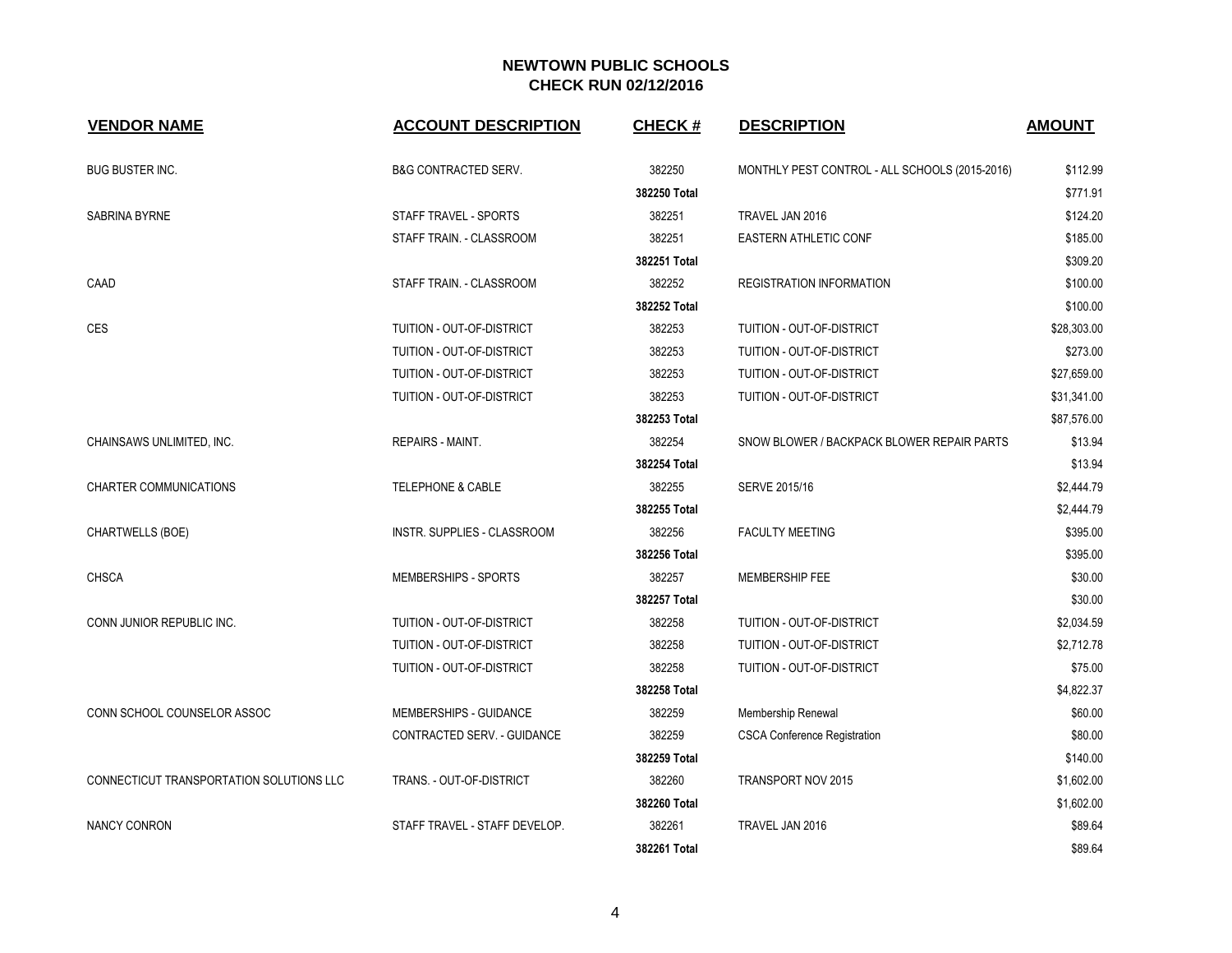| <b>VENDOR NAME</b>                   | <b>ACCOUNT DESCRIPTION</b>       | <b>CHECK#</b> | <b>DESCRIPTION</b>                               | <b>AMOUNT</b> |
|--------------------------------------|----------------------------------|---------------|--------------------------------------------------|---------------|
| <b>KRISTINE COTTON</b>               | <b>TUTORS - HOMEBOUND</b>        | 382262        | TUTORS - HOMEBOUND                               | \$332.50      |
|                                      |                                  | 382262 Total  |                                                  | \$332.50      |
| SARAH COX, RN                        | STAFF TRAVEL - ELEM.             | 382263        | TRAVEL 01/28/16 A.S.N.C. MEETING                 | \$43.20       |
|                                      | STAFF TRAVEL - ELEM.             | 382263        | <b>TRAVEL 11/19/15 CONF</b>                      | \$36.80       |
|                                      | MEMBERSHIPS - H.S.               | 382263        | MEMBERSHIP ASNC MEETING                          | \$45.00       |
|                                      |                                  | 382263 Total  |                                                  | \$125.00      |
| <b>CREATIVE MUSIC &amp; ARTS LLC</b> | <b>REPAIRS - MUSIC</b>           | 382264        | Cello repair Srl# 7230859 - Inv #700097          | \$70.00       |
|                                      | <b>REPAIRS - MUSIC</b>           | 382264        | Violin repair Srl# C3603 - Inv # 692965          | \$35.00       |
|                                      | <b>REPAIRS - MUSIC</b>           | 382264        | Viola repair Srl# 7219495 - Inv# 692958          | \$25.00       |
|                                      |                                  | 382264 Total  |                                                  | \$130.00      |
| <b>CRYSTAL ROCK</b>                  | INSTR. SUPPLIES - CLASSROOM      | 382265        | Delivery of 17 5-gallon Water Bottles, per month | \$45.00       |
|                                      | INSTR. SUPPLIES - CLASSROOM      | 382265        | rental per month, for water cooler/heater.       | \$5.00        |
|                                      |                                  | 382265 Total  |                                                  | \$50.00       |
| D & S MARKETING SYSTEMS INC.         | INSTR. SUPPLIES - SOC. STUDIES   | 382266        | 7th EDITION - AP US GOVERNMENT & POLITICS EXAM   | \$199.50      |
|                                      | INSTR. SUPPLIES - SOC. STUDIES   | 382266        | 10% SHIPPING COST                                | \$19.95       |
|                                      |                                  | 382266 Total  |                                                  | \$219.45      |
| ANNE DALTON                          | STAFF TRAIN. - HEALTH ADMIN.     | 382267        | asnc meeting                                     | \$45.00       |
|                                      |                                  | 382267 Total  |                                                  | \$45.00       |
| DATTCO INC.                          | STUDENT TRAVEL - SPORTS          | 382268        | HOCKEY TRANSPORTATION TO UCONN                   | \$600.00      |
|                                      |                                  | 382268 Total  |                                                  | \$600.00      |
| DELL MARKETING L.P.                  | REPAIRS - INFO. TECH.            | 382269        | Repairs and Parts for Dell Computers             | \$404.98      |
|                                      | REPAIRS - INFO. TECH.            | 382269        | Repairs and Parts for Dell Computers             | \$195.48      |
|                                      | EQUIPMENT - INFO. TECH.          | 382269        | <b>DOCKING STATIONS</b>                          | (\$200.00)    |
|                                      |                                  | 382269 Total  |                                                  | \$400.46      |
| DEMCO INC.                           | <b>INSTR. SUPPLIES - ENGLISH</b> | 382270        | See Attached List                                | \$136.42      |
|                                      |                                  | 382270 Total  |                                                  | \$136.42      |
| PAUL DEVINE                          | STAFF TRAVEL - B & G ADMIN.      | 382271        | TRAVEL FOR JAN 2016                              | \$79.92       |
|                                      |                                  | 382271 Total  |                                                  | \$79.92       |
| AMY DUMOCH, M.A. CCC-SLP             | CONTRACTED SERV. - SP/HEAR.      | 382272        | CONTRACTED SERV. - SP/HEAR.                      | \$1,210.00    |
|                                      |                                  | 382272 Total  |                                                  | \$1,210.00    |
| EAGLETON SCHOOL INC.                 | TUITION - OUT-OF-DISTRICT        | 382273        | SEPT 29, 2015 - JUNE 30, 2016                    | \$12,708.14   |
|                                      |                                  | 382273 Total  |                                                  | \$12,708.14   |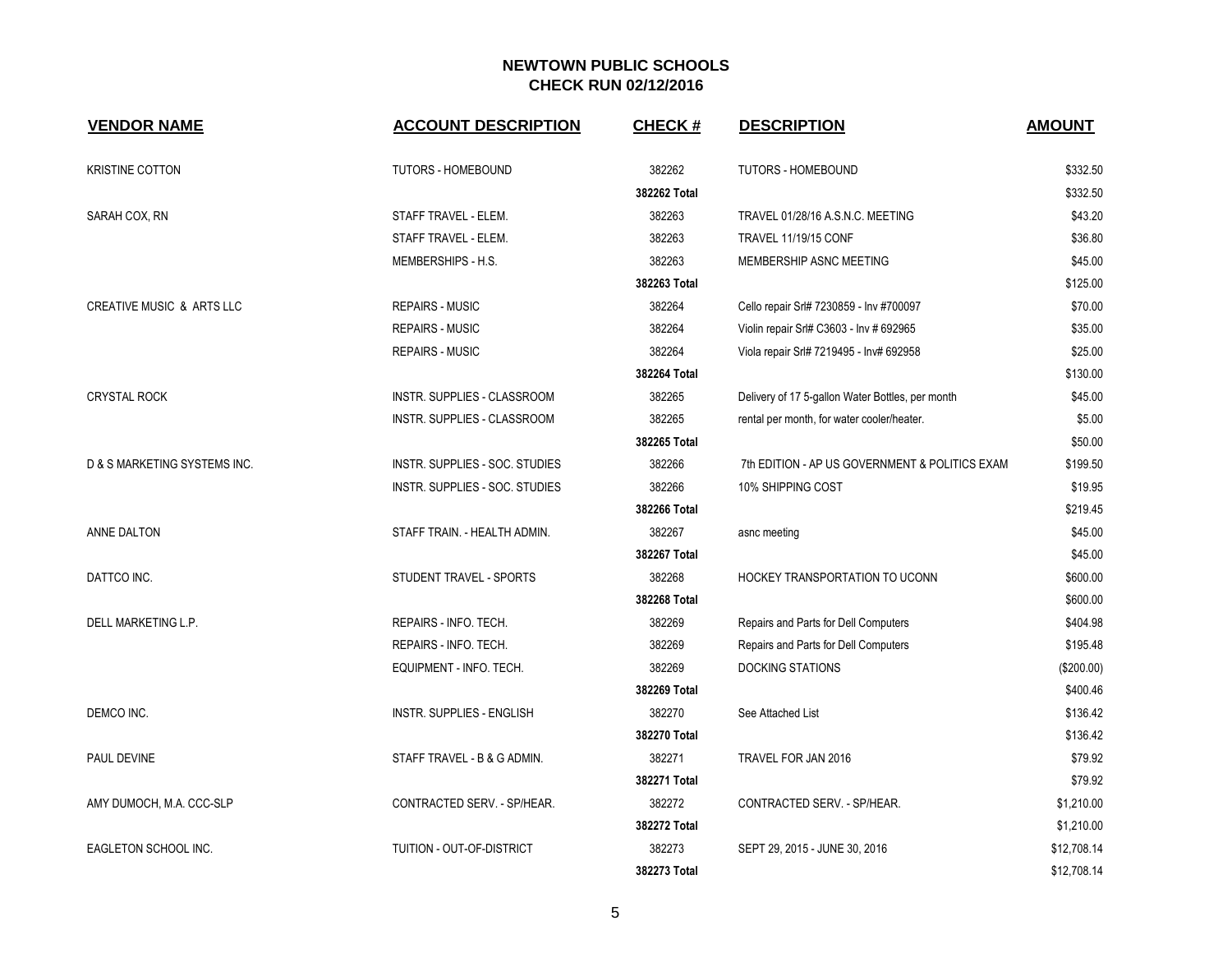| <b>VENDOR NAME</b>               | <b>ACCOUNT DESCRIPTION</b>      | <b>CHECK#</b> | <b>DESCRIPTION</b>            | <b>AMOUNT</b> |
|----------------------------------|---------------------------------|---------------|-------------------------------|---------------|
| <b>EAST RIVER ENERGY INC.</b>    | FUEL OIL - GEN.                 | 382274        | OIL 5037H 403.0 GAL           | \$1,204.98    |
|                                  | FUEL OIL - S.H.                 | 382274        | OIL 17827D 3600.0 GAL         | \$10,764.00   |
|                                  | FUEL OIL - M.G.                 | 382274        | OIL 5037H 3599.0 GAL          | \$10,761.01   |
|                                  | FUEL OIL - HOM.                 | 382274        | OIL 5037H 3900.0 GAL          | \$11,661.00   |
|                                  | FUEL OIL - M.S.                 | 382274        | OIL 5037H 3300.0 GAL          | \$9,867.00    |
|                                  | FUEL OIL - H.S.                 | 382274        | OIL 5037H 428.0 GAL           | \$1,279.72    |
|                                  |                                 | 382274 Total  |                               | \$45,537.71   |
| <b>KRISTEN ESPITEE</b>           | STAFF TRAVEL - PUPIL SERV.      | 382275        | TRAVEL NOV - DEC 2015         | \$148.87      |
|                                  | STAFF TRAVEL - PUPIL SERV.      | 382275        | TRAVEL JAN - FEB 2016         | \$122.09      |
|                                  |                                 | 382275 Total  |                               | \$270.96      |
| <b>EVERSOURCE</b>                | ELECTRICITY - H.                | 382276        | ELEC 51084633023 32,160. KWH  | \$5,492.97    |
|                                  | ELECTRICITY - S.H.              | 382276        | ELEC 51934736059 87,000. KWH  | \$11,401.47   |
|                                  | ELECTRICITY - S.H.              | 382276        | ELEC 51922733035 108.10 KWH   | \$34.22       |
|                                  | ELECTRICITY - M.G.              | 382276        | ELEC 51171733009 33,360. KWH  | \$5,057.62    |
|                                  | ELECTRICITY - HOM.              | 382276        | ELEC 51844633024 18,432. KWH  | \$8,219.55    |
|                                  | ELECTRICITY - RIS.              | 382276        | ELEC 51324453075 131,095. KWH | \$20,848.39   |
|                                  | ELECTRICITY - M.S.              | 382276        | ELEC 51658443072 61,714. KWH  | \$9,426.45    |
|                                  | ELECTRICITY - M.S.              | 382276        | ELEC 51352546030 2,199.60 KWH | \$443.32      |
|                                  | ELECTRICITY - H.S.              | 382276        | ELEC 51223253097 20. KWH      | \$46.15       |
|                                  | ELECTRICITY - H.S.              | 382276        | ELEC 51318375011 2637. KWH    | \$360.10      |
|                                  | ELECTRICITY - H.S.              | 382276        | ELEC 51418253076 324,720 KWH  | \$50,022.65   |
|                                  | ELECTRICITY - H.S.              | 382276        | ELEC 51356633040 19. KWH      | \$46.07       |
|                                  |                                 | 382276 Total  |                               | \$111,398.96  |
| <b>EVERSOURCE</b>                | PROPANE & NATURAL GAS - HAW.    | 382277        | GAS 57890556004 3690. CCF     | \$2,175.90    |
|                                  | PROPANE & NATURAL GAS - RIS.    | 382277        | GAS 57526160064 220.7 CCF     | \$229.91      |
|                                  | PROPANE & NATURAL GAS - RIS.    | 382277        | GAS 57410220032 13,170. CCF   | \$7,183.42    |
|                                  | PROPANE & NATURAL GAS - M.S.    | 382277        | GAS 57201350022 292.CCF       | \$288.60      |
|                                  | PROPANE & NATURAL GAS - H.S.    | 382277        | GAS 57379855042 650, CCF      | \$575.30      |
|                                  | PROPANE & NATURAL GAS - H.S.    | 382277        | GAS 57445161052 31,900. CCF   | \$17,804.48   |
|                                  |                                 | 382277 Total  |                               | \$28,257.61   |
| F & M ELECTRICAL SUPPLY CO, INC. | <b>EMERGENCY REPAIRS - M.S.</b> | 382278        | SUMP PUMP REPLACE - NMS       | $(\$25.31)$   |
|                                  | <b>EMERGENCY REPAIRS - M.S.</b> | 382278        | SUMP PUMP REPLACE - NMS       | \$31.58       |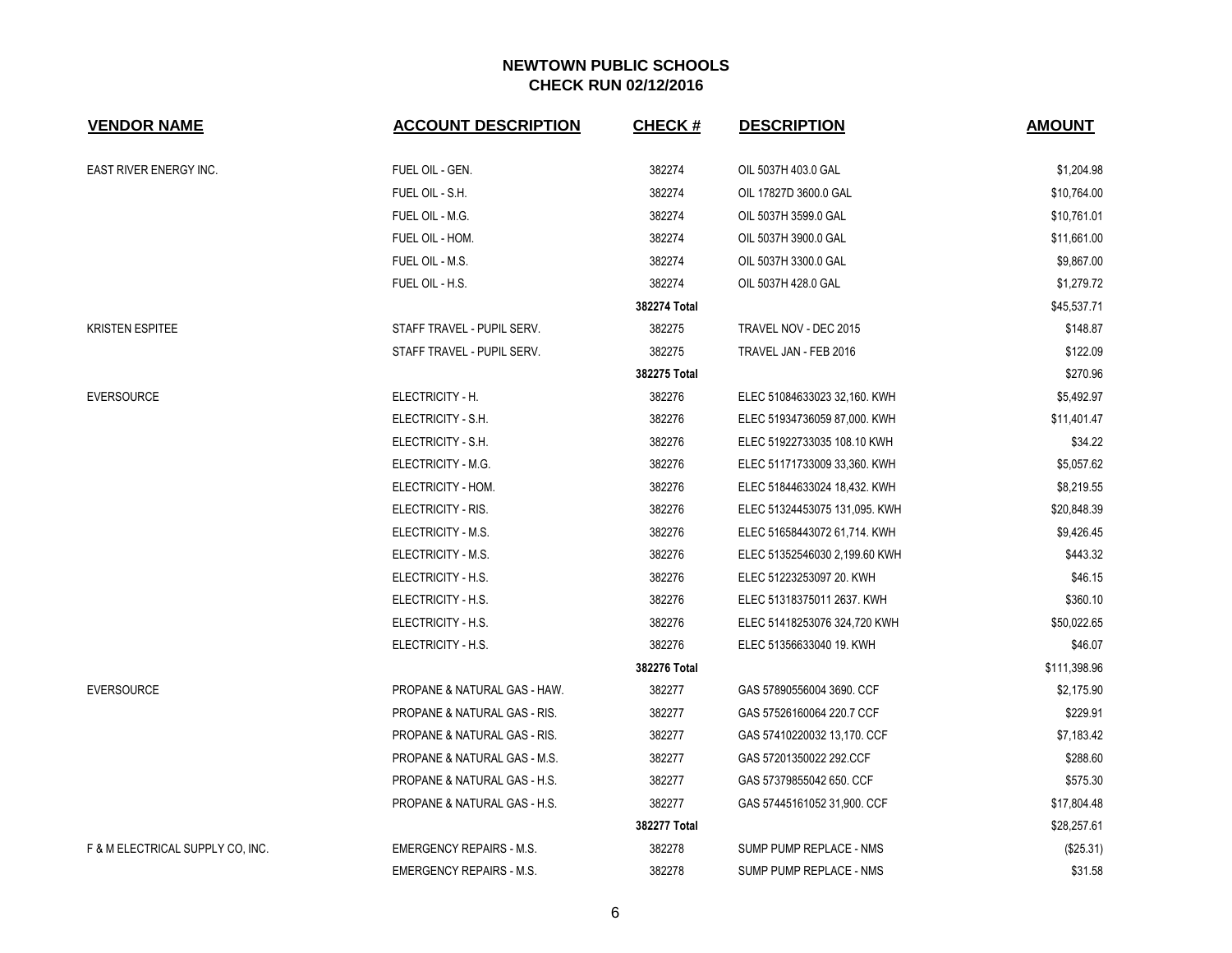| <b>VENDOR NAME</b>               | <b>ACCOUNT DESCRIPTION</b>          | <b>CHECK#</b> | <b>DESCRIPTION</b>                         | <b>AMOUNT</b> |
|----------------------------------|-------------------------------------|---------------|--------------------------------------------|---------------|
| F & M ELECTRICAL SUPPLY CO, INC. | <b>EMERGENCY REPAIRS - M.S.</b>     | 382278        | SUMP PUMP REPLACE - NMS                    | \$552.71      |
|                                  |                                     | 382278 Total  |                                            | \$558.98      |
| <b>FEDEX</b>                     | <b>INSTR. SUPPLIES - SPORTS</b>     | 382279        | YALE TOURNAMENT                            | \$25.84       |
|                                  |                                     | 382279 Total  |                                            | \$25.84       |
| FOLLETT SCHOOL SOLUTIONS INC.    | TEXTBOOKS - SOC. STUDIES            | 382280        | HOLT 2009 AMERICAS BOOK                    | \$449.55      |
|                                  |                                     | 382280 Total  |                                            | \$449.55      |
| FOLLETT SCHOOL SOLUTIONS INC.    | TEXTBOOKS - CURR. DEVELOP.          | 382281        | 30 copies PREN 2009 ECCE ROMANI 3          | \$1,406.50    |
|                                  | TEXTBOOKS - CURR. DEVELOP.          | 382281        | 30 copies PREN 2009 ECCE ROMANI 3          | \$48.50       |
|                                  |                                     | 382281 Total  |                                            | \$1,455.00    |
| THE FOUNDATION SCHOOL            | TUITION - OUT-OF-DISTRICT           | 382282        | TUITION - OUT-OF-DISTRICT                  | \$24,556.00   |
|                                  |                                     | 382282 Total  |                                            | \$24,556.00   |
| <b>G-SPORTS WRESTLING</b>        | INSTR. SUPPLIES - SPORTS            | 382283        | SCOREBOOK- DISINFECTANT                    | \$254.85      |
|                                  |                                     | 382283 Total  |                                            | \$254.85      |
| <b>BARBARA GASPARINE</b>         | STAFF TRAVEL - ADMIN.               | 382284        | <b>TRAVEL AUG 2015 - DEC 2015</b>          | \$174.00      |
|                                  |                                     | 382284 Total  |                                            | \$174.00      |
| <b>KIRSTEN GELSTON</b>           | MEMBERSHIPS - H.S.                  | 382285        | <b>SCHOOL NURSE LICENSE</b>                | \$110.00      |
|                                  |                                     | 382285 Total  |                                            | \$110.00      |
| GOVCONNECTION, INC.              | INSTR. SUPPLIES - CLASSROOM         | 382286        | Printer cartridges, SEE ATTACHED           | \$1,937.64    |
|                                  |                                     | 382286 Total  |                                            | \$1,937.64    |
| <b>GRAINGER</b>                  | REPAIRS - TECH ED.                  | 382287        | <b>SOCKETS</b>                             | \$35.47       |
|                                  | INSTR. SUPPLIES - TECH ED.          | 382287        | <b>MASKING TAPE</b>                        | \$22.10       |
|                                  | INSTR. SUPPLIES - TECH ED.          | 382287        | <b>GEL HAND CLEANER</b>                    | \$72.74       |
|                                  |                                     | 382287 Total  |                                            | \$130.31      |
| STEPHANIE GREAVES                | STAFF TRAVEL - PUPIL SERV.          | 382288        | TRAVEL JAN 2016                            | \$31.97       |
|                                  |                                     | 382288 Total  |                                            | \$31.97       |
| HAT CITY PAPER & SUPPLY CO.      | <b>B&amp;G SUPPLIES - CUSTODIAL</b> | 382289        | TRASH LINERS, PAPER PRODUCTS, HAND CLEANER | \$8,558.18    |
|                                  |                                     | 382289 Total  |                                            | \$8,558.18    |
| HUGH'S MECHANICAL EQUIPMENT LLC  | PROF. SERV. - B. & G.               | 382290        | UNDERGROUND TANK INSPECTIONS               | \$1,350.00    |
|                                  |                                     | 382290 Total  |                                            | \$1,350.00    |
| <b>INTEGRITY PIANO SERVICE</b>   | <b>REPAIRS - MUSIC</b>              | 382291        | Piano tunings Yamaha P22 280106 & 280094   | \$270.00      |
|                                  | <b>REPAIRS - MUSIC</b>              | 382291        | Additional repairs - invoice 2043          | \$20.00       |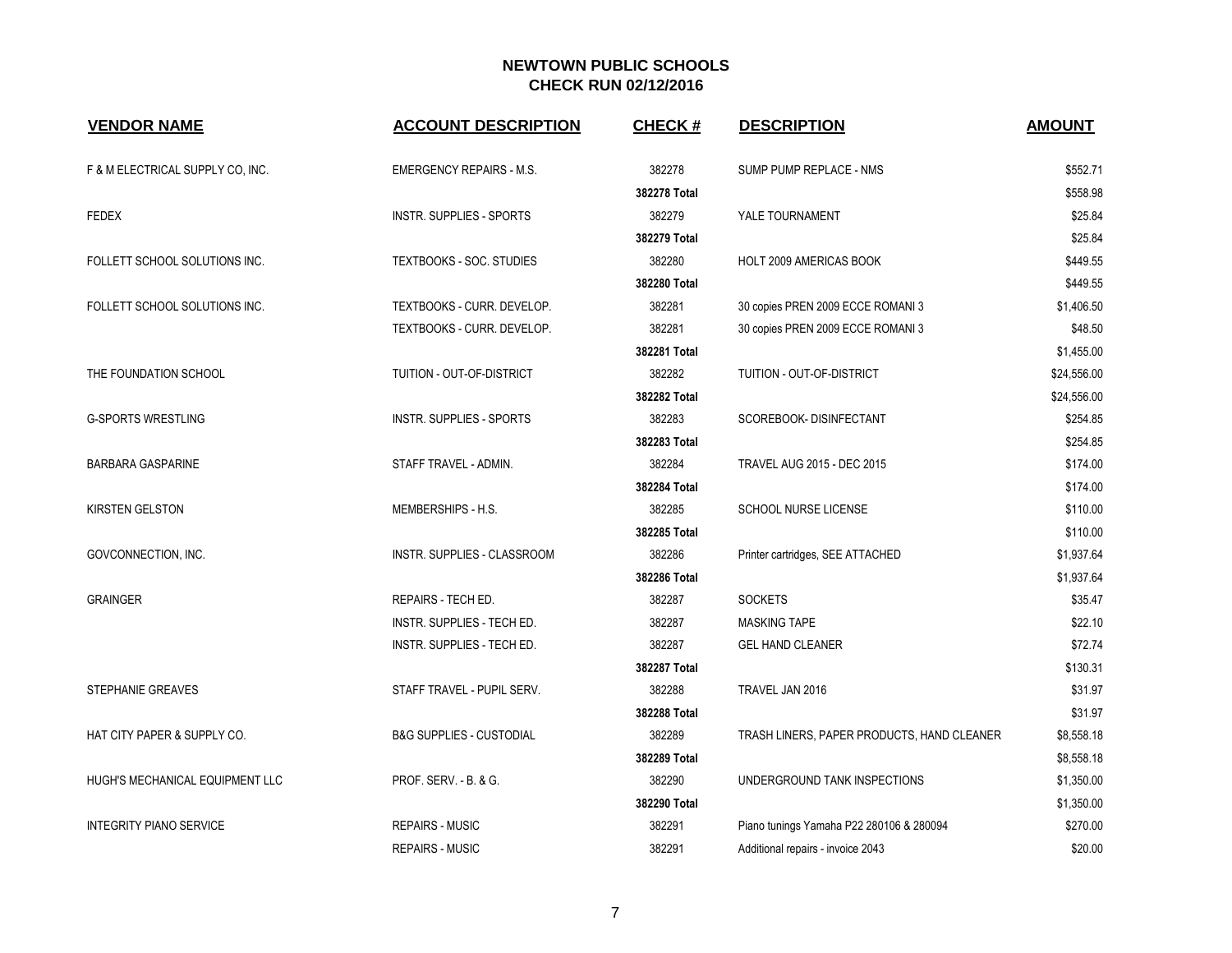| <b>VENDOR NAME</b>             | <b>ACCOUNT DESCRIPTION</b>          | <b>CHECK#</b> | <b>DESCRIPTION</b>                                | <b>AMOUNT</b> |
|--------------------------------|-------------------------------------|---------------|---------------------------------------------------|---------------|
| <b>INTEGRITY PIANO SERVICE</b> | <b>REPAIRS - MUSIC</b>              | 382291        | Fine tuning to A-440 std pitch                    | \$135.00      |
|                                |                                     | 382291 Total  |                                                   | \$425.00      |
| <b>LISA JOHNS</b>              | STAFF TRAVEL - INFO. TECH.          | 382292        | Intradistrict travel July 1, 2015 - June 30, 2016 | \$60.64       |
|                                |                                     | 382292 Total  |                                                   | \$60.64       |
| <b>KELLIE JUNE</b>             | STAFF TRAVEL - INFO. TECH.          | 382293        | TRAVEL JAN 2016                                   | \$54.00       |
|                                |                                     | 382293 Total  |                                                   | \$54.00       |
| <b>PRIVATE</b>                 | TUITION - OUT-OF-DISTRICT           | 382294        | MEDIATED AGREEMENT ON FILE                        | \$25,000.00   |
|                                |                                     | 382294 Total  |                                                   | \$25,000.00   |
| H. KREVIT & COMPANY, INC.      | <b>B&amp;G SUPPLIES - CUSTODIAL</b> | 382295        | CHLORINE FOR POOL - NHS                           | (\$240.00)    |
|                                | <b>B&amp;G SUPPLIES - CUSTODIAL</b> | 382295        | CHLORINE FOR POOL - NHS                           | \$696.40      |
|                                |                                     | 382295 Total  |                                                   | \$456.40      |
| CARLA LARRACUENTE              | STAFF TRAIN. - PUPIL SERV.          | 382296        | TRAVEL JAN 2016                                   | \$29.43       |
|                                |                                     | 382296 Total  |                                                   | \$29.43       |
| DR. ANA PAULA MACHADO          | MEDICAL ADVISOR - HEALTH ADMIN      | 382297        | MEDICAL DIRECTOR FEB 2016                         | \$1,000.00    |
|                                |                                     | 382297 Total  |                                                   | \$1,000.00    |
| MAGNAKLEEN SERVICES LLC        | <b>B&amp;G SUPPLIES - CUSTODIAL</b> | 382298        | MOP / RUG SERVICE (ALL SCHOOLS) - 2015-2016       | \$47.15       |
|                                | <b>B&amp;G SUPPLIES - CUSTODIAL</b> | 382298        | MOP / RUG SERVICE (ALL SCHOOLS) - 2015-2016       | \$60.65       |
|                                | <b>B&amp;G SUPPLIES - CUSTODIAL</b> | 382298        | MOP / RUG SERVICE (ALL SCHOOLS) - 2015-2016       | \$21.50       |
|                                | <b>B&amp;G SUPPLIES - CUSTODIAL</b> | 382298        | MOP / RUG SERVICE (ALL SCHOOLS) - 2015-2016       | \$30.65       |
|                                | <b>B&amp;G SUPPLIES - CUSTODIAL</b> | 382298        | MOP / RUG SERVICE (ALL SCHOOLS) - 2015-2016       | \$28.25       |
|                                | <b>B&amp;G SUPPLIES - CUSTODIAL</b> | 382298        | MOP / RUG SERVICE (ALL SCHOOLS) - 2015-2016       | \$109.70      |
|                                | <b>B&amp;G SUPPLIES - CUSTODIAL</b> | 382298        | MOP / RUG SERVICE (ALL SCHOOLS) - 2015-2016       | \$33.80       |
|                                | <b>B&amp;G SUPPLIES - CUSTODIAL</b> | 382298        | MOP / RUG SERVICE (ALL SCHOOLS) - 2015-2016       | \$47.15       |
|                                | <b>B&amp;G SUPPLIES - CUSTODIAL</b> | 382298        | MOP / RUG SERVICE (ALL SCHOOLS) - 2015-2016       | \$60.65       |
|                                | <b>B&amp;G SUPPLIES - CUSTODIAL</b> | 382298        | MOP / RUG SERVICE (ALL SCHOOLS) - 2015-2016       | \$21.50       |
|                                | <b>B&amp;G SUPPLIES - CUSTODIAL</b> | 382298        | MOP / RUG SERVICE (ALL SCHOOLS) - 2015-2016       | \$30.65       |
|                                | <b>B&amp;G SUPPLIES - CUSTODIAL</b> | 382298        | MOP / RUG SERVICE (ALL SCHOOLS) - 2015-2016       | \$28.25       |
|                                | <b>B&amp;G SUPPLIES - CUSTODIAL</b> | 382298        | MOP / RUG SERVICE (ALL SCHOOLS) - 2015-2016       | \$109.70      |
|                                | <b>B&amp;G SUPPLIES - CUSTODIAL</b> | 382298        | MOP / RUG SERVICE (ALL SCHOOLS) - 2015-2016       | \$33.80       |
|                                | <b>B&amp;G SUPPLIES - CUSTODIAL</b> | 382298        | MOP / RUG SERVICE (ALL SCHOOLS) - 2015-2016       | \$130.00      |
|                                | <b>B&amp;G SUPPLIES - CUSTODIAL</b> | 382298        | MOP / RUG SERVICE (ALL SCHOOLS) - 2015-2016       | \$166.50      |
|                                | <b>B&amp;G SUPPLIES - CUSTODIAL</b> | 382298        | MOP / RUG SERVICE (ALL SCHOOLS) - 2015-2016       | \$48.50       |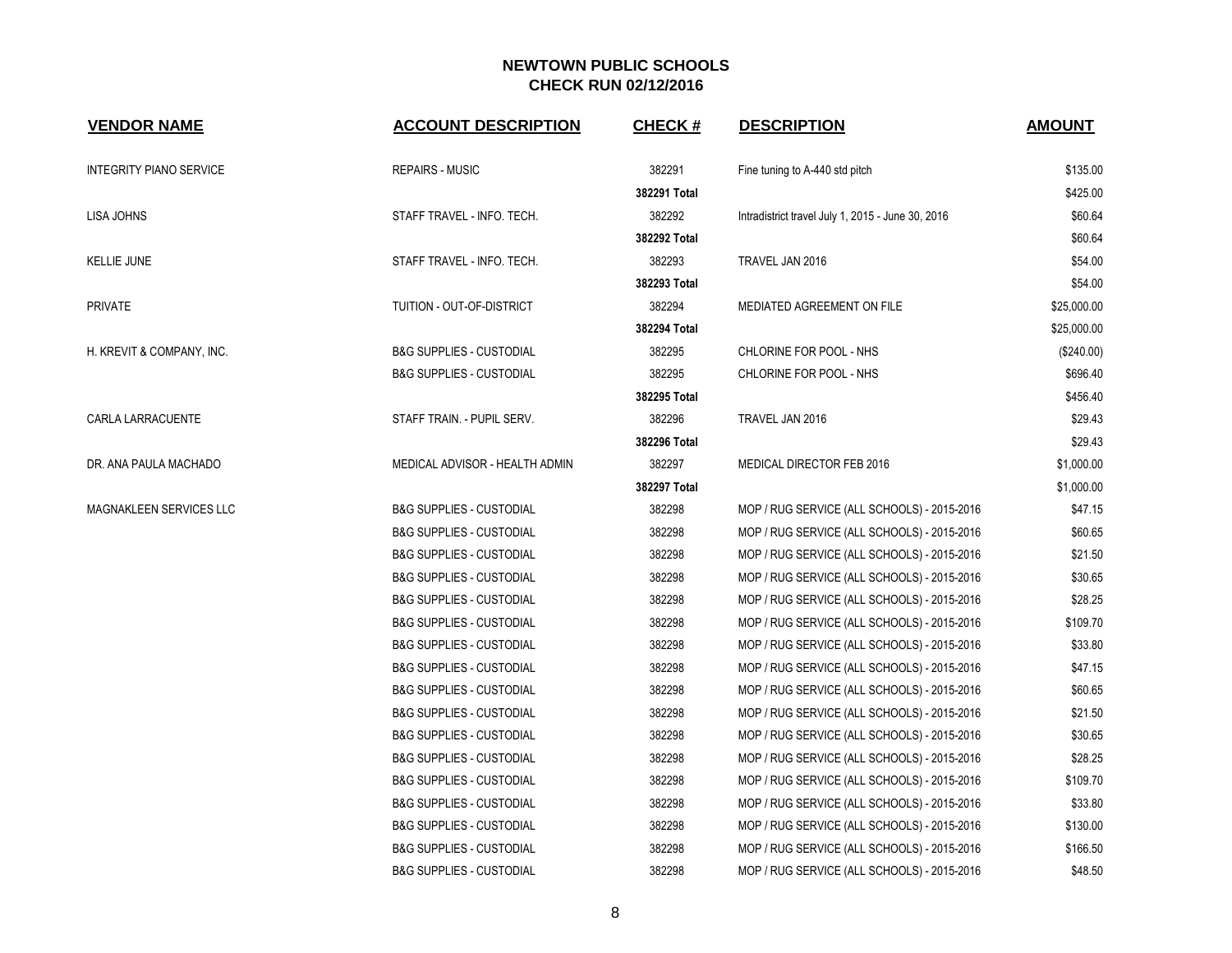| <b>VENDOR NAME</b>      | <b>ACCOUNT DESCRIPTION</b>                  | <b>CHECK#</b> | <b>DESCRIPTION</b>                                     | <b>AMOUNT</b> |
|-------------------------|---------------------------------------------|---------------|--------------------------------------------------------|---------------|
| MAGNAKLEEN SERVICES LLC | B&G SUPPLIES - CUSTODIAL                    | 382298        | MOP / RUG SERVICE (ALL SCHOOLS) - 2015-2016            | \$19.50       |
|                         | <b>B&amp;G SUPPLIES - CUSTODIAL</b>         | 382298        | MOP / RUG SERVICE (ALL SCHOOLS) - 2015-2016            | \$36.00       |
|                         | <b>B&amp;G SUPPLIES - CUSTODIAL</b>         | 382298        | MOP / RUG SERVICE (ALL SCHOOLS) - 2015-2016            | \$18.00       |
|                         | <b>B&amp;G SUPPLIES - CUSTODIAL</b>         | 382298        | MOP / RUG SERVICE (ALL SCHOOLS) - 2015-2016            | \$144.00      |
|                         | <b>B&amp;G SUPPLIES - CUSTODIAL</b>         | 382298        | MOP / RUG SERVICE (ALL SCHOOLS) - 2015-2016            | \$130.00      |
|                         | B&G SUPPLIES - CUSTODIAL                    | 382298        | MOP / RUG SERVICE (ALL SCHOOLS) - 2015-2016            | \$166.50      |
|                         | B&G SUPPLIES - CUSTODIAL                    | 382298        | MOP / RUG SERVICE (ALL SCHOOLS) - 2015-2016            | \$48.50       |
|                         | <b>B&amp;G SUPPLIES - CUSTODIAL</b>         | 382298        | MOP / RUG SERVICE (ALL SCHOOLS) - 2015-2016            | \$19.50       |
|                         | <b>B&amp;G SUPPLIES - CUSTODIAL</b>         | 382298        | MOP / RUG SERVICE (ALL SCHOOLS) - 2015-2016            | \$36.00       |
|                         | <b>B&amp;G SUPPLIES - CUSTODIAL</b>         | 382298        | MOP / RUG SERVICE (ALL SCHOOLS) - 2015-2016            | \$18.00       |
|                         | B&G SUPPLIES - CUSTODIAL                    | 382298        | MOP / RUG SERVICE (ALL SCHOOLS) - 2015-2016            | \$144.00      |
|                         |                                             | 382298 Total  |                                                        | \$1,788.40    |
| JILL MARAK              | STAFF TRAVEL - MUSIC                        | 382299        | <b>TRAVEL OCT 2015 - DEC 2015</b>                      | \$44.97       |
|                         |                                             | 382299 Total  |                                                        | \$44.97       |
| W.B. MASON., INC.       | OFF. SUPPLIES - BUS. SERV.                  | 382300        | COFFEE 2015/16                                         | \$71.92       |
|                         | OFF. SUPPLIES - BUS. SERV.                  | 382300        | INK CARTRIDGES 2015/16                                 | \$79.99       |
|                         | OFF. SUPPLIES - BUS. SERV.                  | 382300        | COFFEE 2015/16                                         | (\$35.96)     |
|                         | OFF. SUPPLIES - BUS. SERV.                  | 382300        | <b>WATER 2015/16</b>                                   | (\$60.00)     |
|                         | B&G SUPPLIES - ADMIN.                       | 382300        | BOTTLED WATER - MAINT DEPT.                            | (\$36.00)     |
|                         | <b>B&amp;G SUPPLIES - ADMIN.</b>            | 382300        | BOTTLED WATER - MAINT DEPT.                            | \$59.94       |
|                         | INSTR. SUPPLIES - WORLD LANG.               | 382300        | EXPANDING FILE FOLDER- FOR LIZ - SEE CART              | \$18.99       |
|                         | INSTR. SUPPLIES - WORLD LANG.               | 382300        | CLASSROOM SUPPLIES WORLD LANG.-SEE ATTACHED            | \$216.59      |
|                         | INSTR. SUPPLIES - WORLD LANG.               | 382300        | CLASSROOM SUPPLIES WORLD LANG.-SEE ATTACHED            | \$60.68       |
|                         | INSTR. SUPPLIES - SP. ED. PREK-8            | 382300        | PRESCHOOL CARTRIDGES                                   | \$183.99      |
|                         | <b>B&amp;G SUPPLIES - ADMIN.</b>            | 382300        | HAND SANITIZER - MAINT DEPT.                           | \$67.99       |
|                         | INSTR. SUPPLIES - LIFE MAN./CULINARY        | 382300        | PRINTER CARTRIDGE- CE310A- BLACK                       | \$49.99       |
|                         | INSTR. SUPPLIES - SOC. STUDIES              | 382300        | MasterVision® Lacquered steel magnetic dry erase board | \$439.00      |
|                         | INSTR. SUPPLIES - SOC. STUDIES              | 382300        | HON® Metal Bookcase, Five-Shelf                        | \$249.95      |
|                         | INSTR. SUPPLIES - SCIENCE                   | 382300        | <b>HEC 24092</b>                                       | \$14.96       |
|                         | INSTR. SUPPLIES - SCIENCE                   | 382300        | MRS 20319                                              | \$33.58       |
|                         | INSTR. SUPPLIES - LIFE MAN./CULINARY        | 382300        | HP 305XBLACK TONER CARTRIDGE                           | \$192.60      |
|                         | <b>INSTR. SUPPLIES - LIFE MAN./CULINARY</b> | 382300        | PRESTIGE QUARTET BULLETIN BOARD                        | \$229.95      |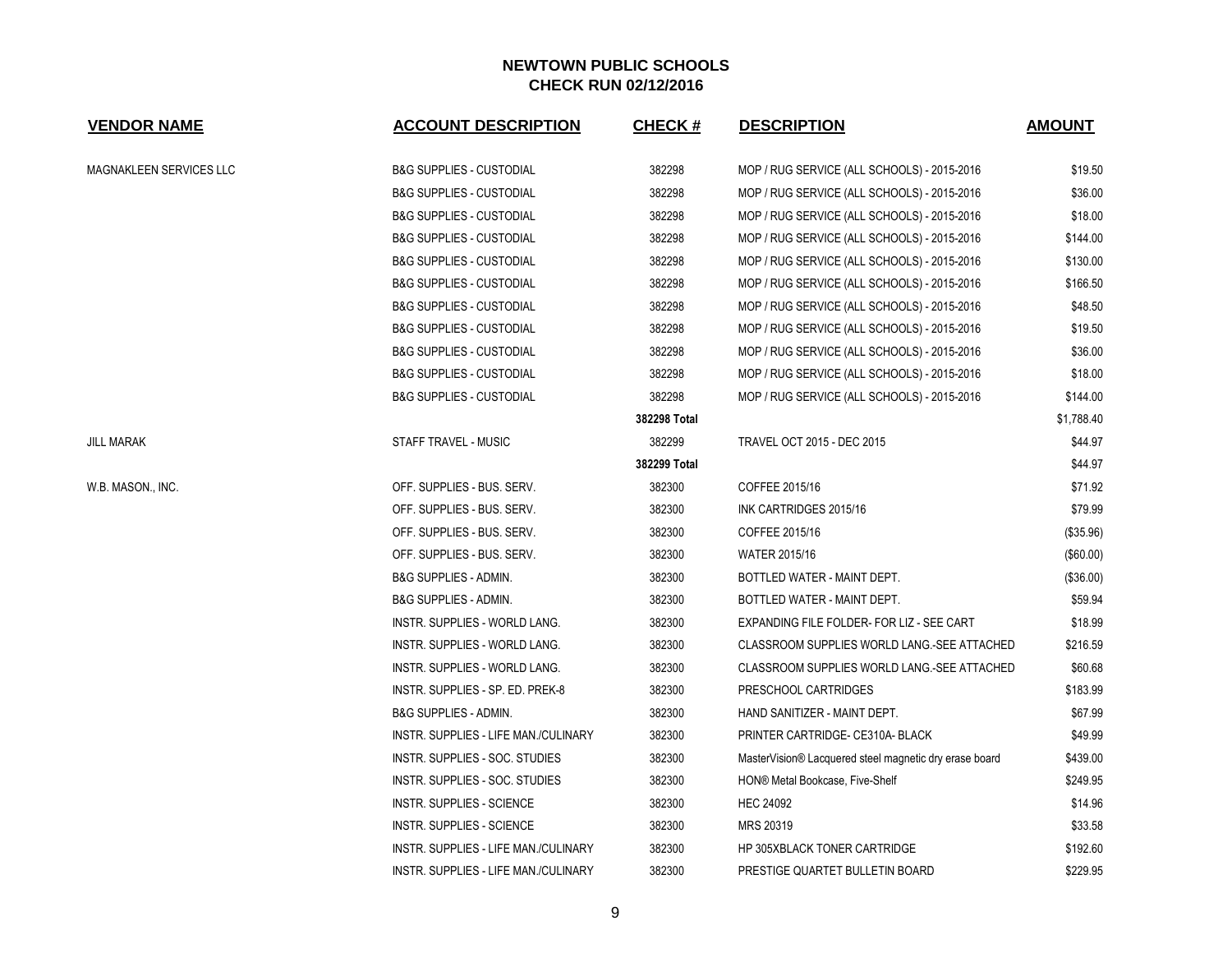| <b>VENDOR NAME</b>                  | <b>ACCOUNT DESCRIPTION</b>          | <b>CHECK#</b> | <b>DESCRIPTION</b>                              | <b>AMOUNT</b> |
|-------------------------------------|-------------------------------------|---------------|-------------------------------------------------|---------------|
| W.B. MASON., INC.                   | <b>INSTR. SUPPLIES - SCIENCE</b>    | 382300        | PFXRCY415215SGR PENDA FLEX HANGING FOLDERS      | \$55.83       |
|                                     | <b>INSTR. SUPPLIES - SCIENCE</b>    | 382300        | DIX 13806 PENCILS (1 DOZEN PER BOX)             | \$36.80       |
|                                     | INSTR. SUPPLIES - SCIENCE           | 382300        | WBM5125701ND - BOX OF 25 - TWO POCKET           | \$7.72        |
|                                     | <b>INSTR. SUPPLIES - SCIENCE</b>    | 382300        | RAC85826 SPARKLING CITRUS AIR WICK              | \$3.98        |
|                                     | <b>INSTR. SUPPLIES - SCIENCE</b>    | 382300        | AVE5160 EASY PEEL LABELS                        | \$40.54       |
|                                     | <b>B&amp;G SUPPLIES - CUSTODIAL</b> | 382300        | TRASH LINERS - CUST SUPPLIES                    | \$383.90      |
|                                     |                                     | 382300 Total  |                                                 | \$2,366.93    |
| MELIORA ACADEMY INC.                | TUITION - OUT-OF-DISTRICT           | 382301        | TUITION - OUT-OF-DISTRICT                       | \$15,015.00   |
|                                     |                                     | 382301 Total  |                                                 | \$15,015.00   |
| <b>MATT MEMOLI</b>                  | STAFF TRAVEL - P.E.                 | 382302        | TRAVEL DEC 2015 - JAN 2016                      | \$146.52      |
|                                     |                                     | 382302 Total  |                                                 | \$146.52      |
| WILLIAM B. MEYER INC.               | OFF. SUPPLIES - PUPIL SERV.         | 382303        | RECORDS MANAGEMENT                              | \$42.59       |
|                                     |                                     | 382303 Total  |                                                 | \$42.59       |
| MOBILE MINI, INC.                   | <b>EQUIP RENTAL - B&amp;G</b>       | 382304        | STORAGE CONTAINER RENTAL E726 - 2015-2016       | \$75.00       |
|                                     |                                     | 382304 Total  |                                                 | \$75.00       |
| <b>CHRIS MORRETTI</b>               | MEMBERSHIPS - STAFF DEVELOP.        | 382305        | <b>MEMBERSHIP NAESP</b>                         | \$235.00      |
|                                     |                                     | 382305 Total  |                                                 | \$235.00      |
| E. A. MORSE & CO. INC.              | <b>B&amp;G SUPPLIES - CUSTODIAL</b> | 382306        | NABC - CUSTODIAL SUPPLIES (PER QUOTE)           | \$4,347.00    |
|                                     |                                     | 382306 Total  |                                                 | \$4,347.00    |
| MUSIC & ARTS CENTER, INC.           | <b>REPAIRS - MUSIC</b>              | 382307        | For repairs throughout the school year.         | \$479.99      |
|                                     | <b>REPAIRS - MUSIC</b>              | 382307        | For repairs throughout the school year.         | \$71.52       |
|                                     | INSTR. SUPPLIES - MUSIC             | 382307        | For 7th grade Band supplies throughout the year | \$274.40      |
|                                     |                                     | 382307 Total  |                                                 | \$825.91      |
| NATIONAL ASSOC. FOR MUSIC EDUCATION | MEMBERSHIPS - MUSIC                 | 382308        | MEMBERSHIP FEE                                  | \$128.00      |
|                                     |                                     | 382308 Total  |                                                 | \$128.00      |
| NEW ENGLAND SPORTSWEAR              | <b>REPAIRS - SPORTS</b>             | 382309        | <b>APPAREL</b>                                  | \$318.00      |
|                                     |                                     | 382309 Total  |                                                 | \$318.00      |
| NEWTOWN CULINARY                    | INSTR. SUPPLIES - CLASSROOM         | 382310        | SENIOR JUNIOR PROJECT PRESENTATIONS             | \$150.00      |
|                                     |                                     | 382310 Total  |                                                 | \$150.00      |
| NEWTOWN HARDWARE                    | <b>B&amp;G SUPPLIES - MAINT.</b>    | 382311        | FOR MAINT SUPPLIES 2015/16                      | \$30.73       |
|                                     | <b>B&amp;G SUPPLIES - MAINT.</b>    | 382311        | FOR MAINT SUPPLIES 2015/16                      | \$24.62       |
|                                     | <b>B&amp;G SUPPLIES - MAINT.</b>    | 382311        | FOR MAINT SUPPLIES 2015/16                      | \$15.55       |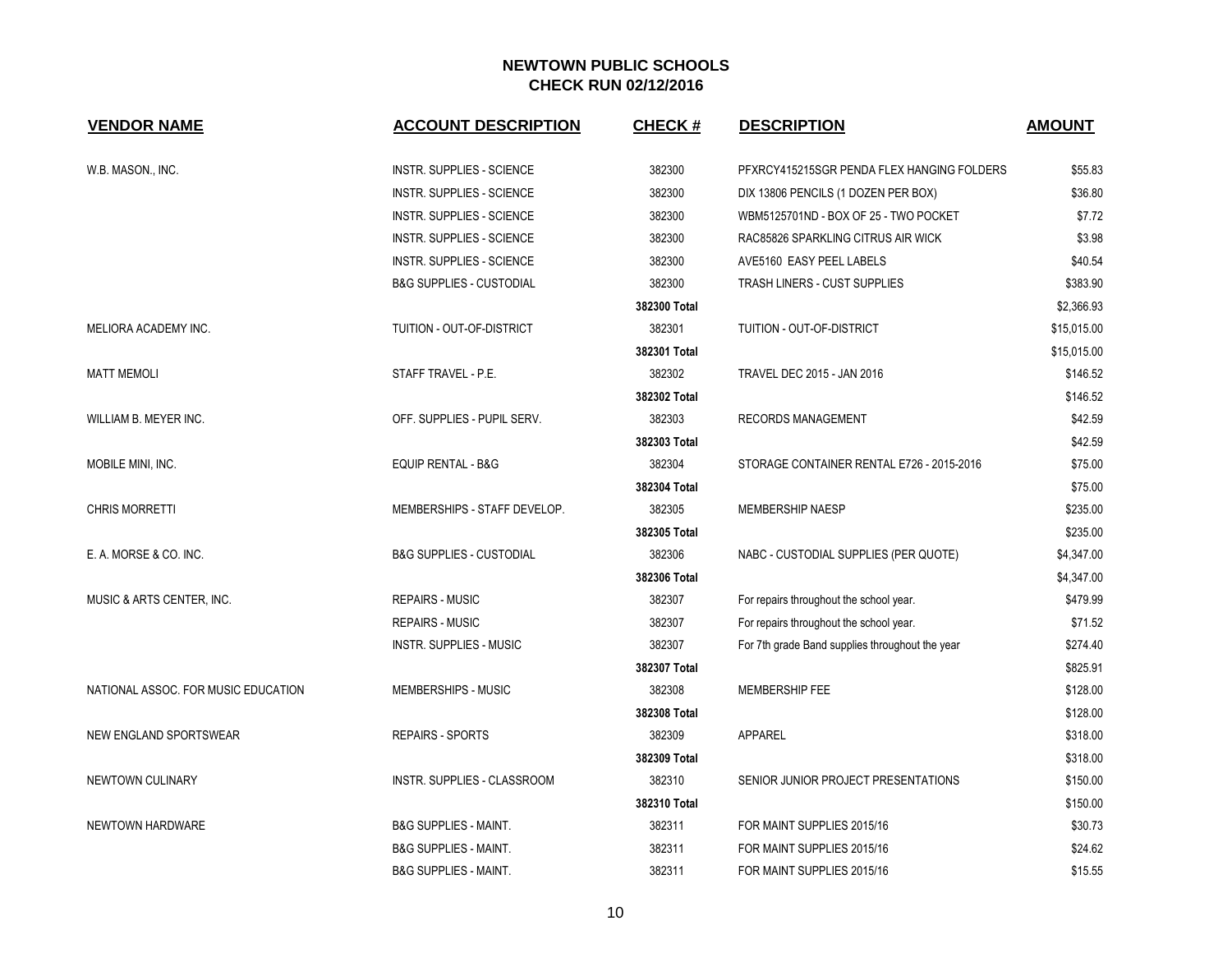| <b>VENDOR NAME</b>                | <b>ACCOUNT DESCRIPTION</b>          | <b>CHECK#</b> | <b>DESCRIPTION</b>                                  | <b>AMOUNT</b> |
|-----------------------------------|-------------------------------------|---------------|-----------------------------------------------------|---------------|
| NEWTOWN HARDWARE                  | <b>B&amp;G SUPPLIES - MAINT.</b>    | 382311        | FOR MAINT SUPPLIES 2015/16                          | \$4.94        |
|                                   | <b>B&amp;G SUPPLIES - MAINT.</b>    | 382311        | FOR MAINT SUPPLIES 2015/16                          | \$10.42       |
|                                   | <b>B&amp;G SUPPLIES - MAINT.</b>    | 382311        | FOR MAINT SUPPLIES 2015/16                          | \$4.99        |
|                                   | <b>B&amp;G SUPPLIES - MAINT.</b>    | 382311        | FOR MAINT SUPPLIES 2015/16                          | \$14.38       |
|                                   | <b>B&amp;G SUPPLIES - MAINT.</b>    | 382311        | FOR MAINT SUPPLIES 2015/16                          | \$85.18       |
|                                   |                                     | 382311 Total  |                                                     | \$190.81      |
| NEWTOWN MIDDLE SCHOOL             | CONTRACTED SERV. - SPORTS           | 382312        | Set up for payment of referees for sports.          | \$122.78      |
|                                   | CONTRACTED SERV. - SPORTS           | 382312        | Set up for payment of referees for sports.          | \$122.78      |
|                                   |                                     | 382312 Total  |                                                     | \$245.56      |
| NEWTOWN YOUTH AND FAMILY SERVICES | CONTRACTED SERV. - CLASSRM          | 382313        | <b>HOMEWORK CLUB AT M/S &amp; RIS</b>               | \$5,000.00    |
|                                   |                                     | 382313 Total  |                                                     | \$5,000.00    |
|                                   | PROF. SERV. - SUBSTANCE ABUSE       | 382314        | SUBSTANCE ABUSE COUNSELOR                           | \$12,383.94   |
|                                   |                                     | 382314 Total  |                                                     | \$12,383.94   |
| <b>BONNIE NEZVESKY</b>            | MEMBERSHIPS - NONPUBLIC             | 382315        | RENEWAL NURSE LICENSE                               | \$110.00      |
|                                   |                                     | 382315 Total  |                                                     | \$110.00      |
| ROBERT J. NOLTE                   | <b>INSTR. SUPPLIES - MUSIC</b>      | 382316        | <b>SUPPLIES</b>                                     | \$45.85       |
|                                   |                                     | 382316 Total  |                                                     | \$45.85       |
| ORIENTAL TRADING CO               | INSTR. SUPPLIES - GUIDANCE          | 382317        | Stress Toy Assortment - IN-12/4600                  | \$41.99       |
|                                   | INSTR. SUPPLIES - GUIDANCE          | 382317        | <b>SHIPPING</b>                                     | \$9.99        |
|                                   |                                     | 382317 Total  |                                                     | \$51.98       |
| <b>CATHY OSTAR</b>                | INSTR. SUPPLIES - T.A.P./FLEX       | 382318        | <b>INSTR. SUPPLIES</b>                              | \$242.34      |
|                                   |                                     | 382318 Total  |                                                     | \$242.34      |
| OTIS ELEVATOR COMPANY             | <b>B&amp;G CONTRACTED SERV.</b>     | 382319        | ELEVATOR SVC CONTRACT 2015-2016                     | \$859.38      |
|                                   | <b>B&amp;G CONTRACTED SERV.</b>     | 382319        | ELEVATOR SVC CONTRACT 2015-2016                     | \$274.01      |
|                                   |                                     | 382319 Total  |                                                     | \$1,133.39    |
| RICHARD S. PALOIAN                | <b>B&amp;G SUPPLIES - CUSTODIAL</b> | 382320        | SHOES (60068)                                       | \$139.99      |
|                                   |                                     | 382320 Total  |                                                     | \$139.99      |
| PEARSON EDUCATION INC.            | INSTR. SUPPLIES - READING           | 382321        | Within word pattern student book 10-pk # 1428131381 | \$287.91      |
|                                   | INSTR. SUPPLIES - READING           | 382321        | <b>SHIPPING</b>                                     | \$21.59       |
|                                   | <b>INSTR. SUPPLIES - READING</b>    | 382321        | Within word pattern big book of rhymes 1428432434   | \$38.97       |
|                                   | INSTR. SUPPLIES - READING           | 382321        | Letter name student book - 10 pk 1428431373         | \$95.97       |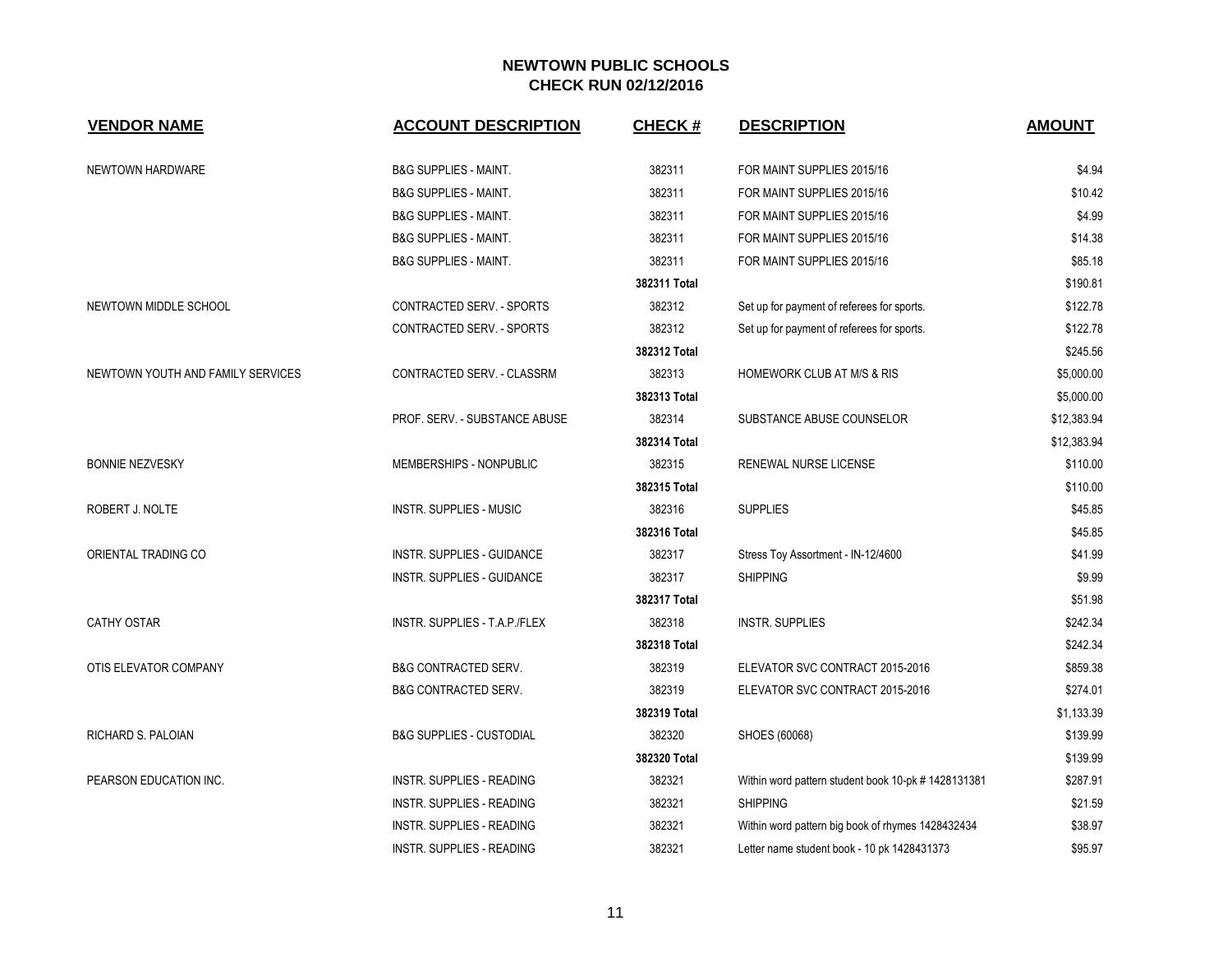| <b>VENDOR NAME</b>            | <b>ACCOUNT DESCRIPTION</b>          | CHECK #      | <b>DESCRIPTION</b>                                   | <b>AMOUNT</b> |
|-------------------------------|-------------------------------------|--------------|------------------------------------------------------|---------------|
| PEARSON EDUCATION INC.        | INSTR. SUPPLIES - READING           | 382321       | <b>SHIPPING</b>                                      | \$10.12       |
|                               |                                     | 382321 Total |                                                      | \$454.56      |
| J.W. PEPPER & SON INC.        | <b>INSTR. SUPPLIES - MUSIC</b>      | 382322       | Music supplies - See attached                        | \$372.65      |
|                               | <b>INSTR. SUPPLIES - MUSIC</b>      | 382322       | Shipping                                             | \$19.99       |
|                               |                                     | 382322 Total |                                                      | \$392.64      |
| PERKINS SCHOOL FOR THE BLIND  | TUITION - OUT-OF-DISTRICT           | 382323       | TUITION - OUT-OF-DISTRICT                            | \$22,288.40   |
|                               |                                     | 382323 Total |                                                      | \$22,288.40   |
| YANN PONCIN MD                | PROF. SERV. - PSYCH/MED. EVAL.      | 382324       | PROF. SERV. - PSYCH/MED. EVAL.                       | \$2,000.00    |
|                               | PROF. SERV. - PSYCH/MED. EVAL.      | 382324       | PROF. SERV. - PSYCH/MED. EVAL.                       | \$2,000.00    |
|                               | PROF. SERV. - PSYCH/MED. EVAL.      | 382324       | PROF. SERV. - PSYCH/MED. EVAL.                       | \$4,000.00    |
|                               | PROF. SERV. - PSYCH/MED. EVAL.      | 382324       | PROF. SERV. - PSYCH/MED. EVAL.                       | \$6,000.00    |
|                               |                                     | 382324 Total |                                                      | \$14,000.00   |
| <b>JASON POWELL</b>           | <b>B&amp;G SUPPLIES - CUSTODIAL</b> | 382325       | SHOES (60068)                                        | \$150.00      |
|                               |                                     | 382325 Total |                                                      | \$150.00      |
| <b>KAREN POWELL</b>           | STAFF TRAIN. - H.S.                 | 382326       | A.S.N.C. DINNER/MEETING                              | \$45.00       |
|                               |                                     | 382326 Total |                                                      | \$45.00       |
| MICHELLE PRANGER              | TUTORS - IN SCHOOL                  | 382327       | SERVICE / WILSON TRAINING                            | \$3,750.00    |
|                               |                                     | 382327 Total |                                                      | \$3,750.00    |
| THE READING & WRITING PROJECT | CONTRACTED SERV. - STAFF DEVELOP.   | 382328       | Developer Day 12/10/2015                             | \$2,074.64    |
|                               |                                     | 382328 Total |                                                      | \$2,074.64    |
| REGIONAL SCHOOL DISTRICT #14  | TUITION - OUT-OF-DISTRICT           | 382329       | TUITION - OUT-OF-DISTRICT                            | \$27,291.20   |
|                               |                                     | 382329 Total |                                                      | \$27,291.20   |
| RENAISSANCE LEARNING INC.     | CONTRACTED SERV. - LIBRARY          | 382330       | 9 additional student licenses for Accelerated Reader | \$30.60       |
|                               |                                     | 382330 Total |                                                      | \$30.60       |
| ELIZABETH T. RICKEY           | <b>TUTORS - HOMEBOUND</b>           | 382331       | TUTORS - HOMEBOUND                                   | \$960.00      |
|                               |                                     | 382331 Total |                                                      | \$960.00      |
| <b>MARCIE TURNER ROCKWELL</b> | STAFF TRAVEL - PUPIL SERV.          | 382332       | TRAVEL JAN 2016                                      | \$51.30       |
|                               |                                     | 382332 Total |                                                      | \$51.30       |
| SCHOOL HEALTH CORPORATION     | MEDICAL SUPPLIES - H.S.             | 382333       | #AP44203- Tums for High School                       | \$4.58        |
|                               | MEDICAL SUPPLIES - ELEM.            | 382333       | 2 boxes of 10/Resusci- Face Shields                  | \$49.20       |
|                               | MEDICAL SUPPLIES - ELEM.            | 382333       | Cost for Shipping                                    | \$9.95        |
|                               | MEDICAL SUPPLIES - ELEM.            | 382333       | Children's Benadryl - AP34858 - (Hawley))            | \$15.98       |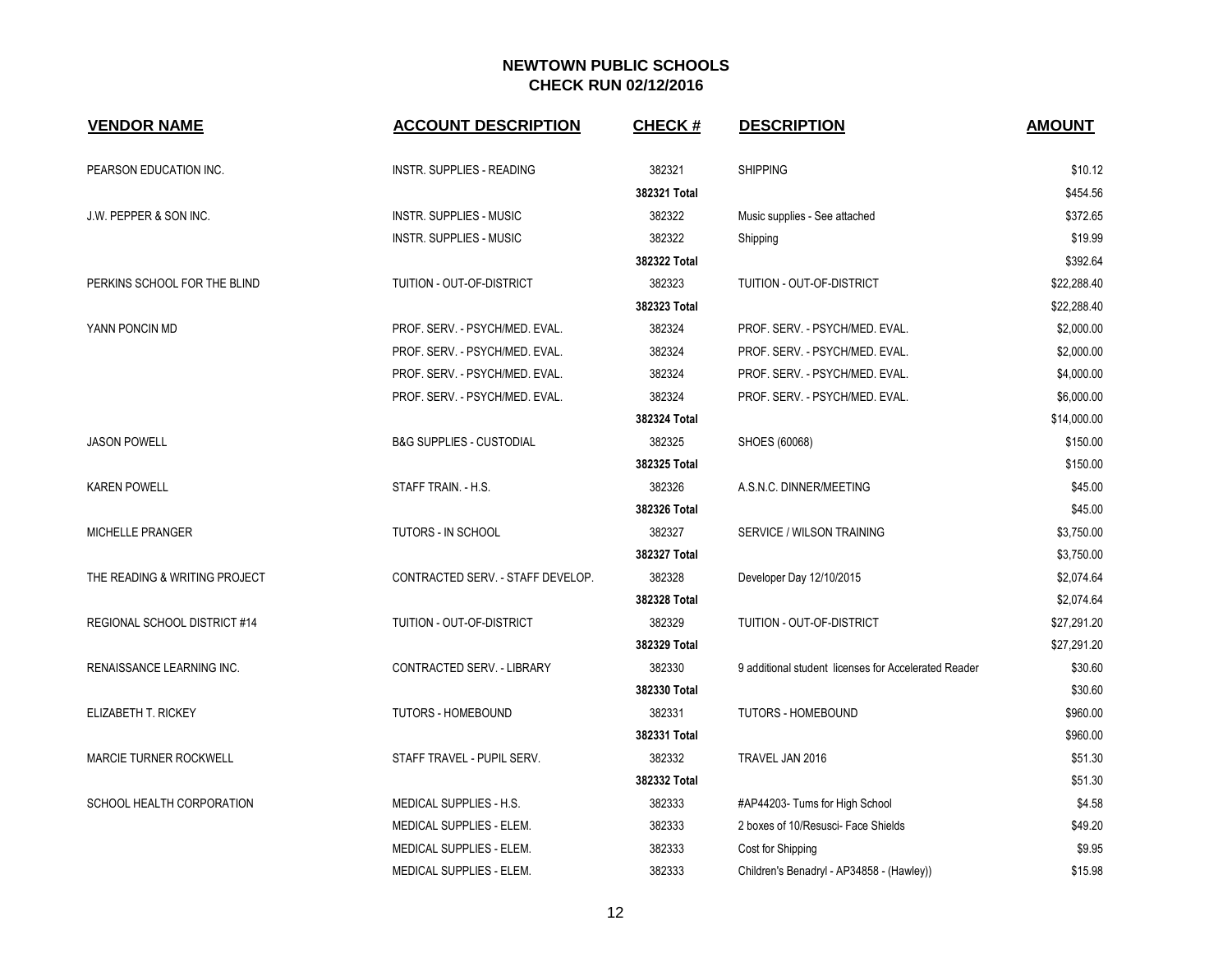| <b>VENDOR NAME</b>        | <b>ACCOUNT DESCRIPTION</b>   | <b>CHECK#</b> | <b>DESCRIPTION</b>                             | <b>AMOUNT</b> |
|---------------------------|------------------------------|---------------|------------------------------------------------|---------------|
| SCHOOL HEALTH CORPORATION | MEDICAL SUPPLIES - H.S.      | 382333        | 6 X 8 1/4 cold pack-1 case of 12               | \$11.41       |
|                           | MEDICAL SUPPLIES - ELEM.     | 382333        | Childs Liquid Ibuprophen-#AP-34642-(forSH)     | \$20.94       |
|                           | MEDICAL SUPPLIES - ELEM.     | 382333        | Adult Motrin-#AP-44071 (forMS)                 | \$29.80       |
|                           | MEDICAL SUPPLIES - ELEM.     | 382333        | Kotex Maxi Pads-AP-22011 (forMS)               | \$14.98       |
|                           | MEDICAL SUPPLIES - ELEM.     | 382333        | First Aid Cream-AP43263- (for SH)              | \$3.28        |
|                           | MEDICAL SUPPLIES - NONPUBLIC | 382333        | AP-44228-Acetaminophen Jr. Strength (ST.Rose)  | \$22.56       |
|                           | OFF. SUPPLIES - ELEM.        | 382333        | AP-21417- case of 5oz plastic cups-(HAW)       | \$4.23        |
|                           | MEDICAL SUPPLIES - ELEM.     | 382333        | AP-21004- medicine cup- 10 sleeves-(RIS)       | \$9.50        |
|                           | MEDICAL SUPPLIES - ELEM.     | 382333        | AP-34179- liquid Tylenol-(MG)                  | \$39.92       |
|                           | MEDICAL SUPPLIES - ELEM.     | 382333        | AP-53025- 03100-U Lamp (HOM)                   | \$27.20       |
|                           | MEDICAL SUPPLIES - ELEM.     | 382333        | AP-13071 - Welch Allyn SureTemp Plus 690 (HOM) | \$259.00      |
|                           | MEDICAL SUPPLIES - M.S.      | 382333        | AP-44067 - Ibuprofen(500 count) - (MS & HS)    | \$74.90       |
|                           | MEDICAL SUPPLIES - ELEM.     | 382333        | AP44106-2 bottles Ibuprofen (SH)               | \$11.96       |
|                           | MEDICAL SUPPLIES - ELEM.     | 382333        | AP37277-3 X 5 ice packs-(Hawley)               | \$9.50        |
|                           | MEDICAL SUPPLIES - ELEM.     | 382333        | <b>FREIGHT</b>                                 | \$19.95       |
|                           | MEDICAL SUPPLIES - M.S.      | 382333        | Small Digit fingertip-# AP32020 (MS)           | \$19.54       |
|                           | MEDICAL SUPPLIES - M.S.      | 382333        | AP34441- No Alcohol Elixir (HS)                | \$5.55        |
|                           | MEDICAL SUPPLIES - H.S.      | 382333        | #AP44083-Acetaminophen                         | \$16.90       |
|                           | MEDICAL SUPPLIES - H.S.      | 382333        | AP44601-Benadryl Allergy box/24 PKG            | \$6.03        |
|                           | MEDICAL SUPPLIES - H.S.      | 382333        | Tissue/Poly Pillow Cases#AP21187-(HS)          | \$42.65       |
|                           | MEDICAL SUPPLIES - ELEM.     | 382333        | credt memo                                     | (\$423.31)    |
|                           |                              | 382333 Total  |                                                | \$306.20      |
| <b>SCHOOL SPECIALTY</b>   | INSTR. SUPPLIES - CLASSROOM  | 382334        | School Classroom and Office Supplies           | \$408.50      |
|                           | <b>INSTR. SUPPLIES - ART</b> | 382334        | Ultra Fine Black Sharpie- Item# 059661         | \$31.68       |
|                           | INSTR. SUPPLIES - ART        | 382334        | Fine Black Sharpie - Item# 059391              | \$31.68       |
|                           | INSTR. SUPPLIES - CLASSROOM  | 382334        | 30pk Gluesticks-Item# 081455                   | \$52.08       |
|                           |                              | 382334 Total  |                                                | \$523.94      |
| <b>SERC</b>               | STAFF TRAIN. - PUPIL SERV.   | 382335        | SPEC ED DEC 2016 FORUM                         | \$25.00       |
|                           |                              | 382335 Total  |                                                | \$25.00       |
| <b>SERC</b>               | STAFF TRAIN. - PUPIL SERV.   | 382336        | WORKSHOP 12/11/15 TRANSITION TO CAREERS        | \$25.00       |
|                           | STAFF TRAIN. - PUPIL SERV.   | 382336        | WORKSHOP 12/11/15 TRANSITION TO CAREERS        | \$25.00       |
|                           |                              | 382336 Total  |                                                | \$50.00       |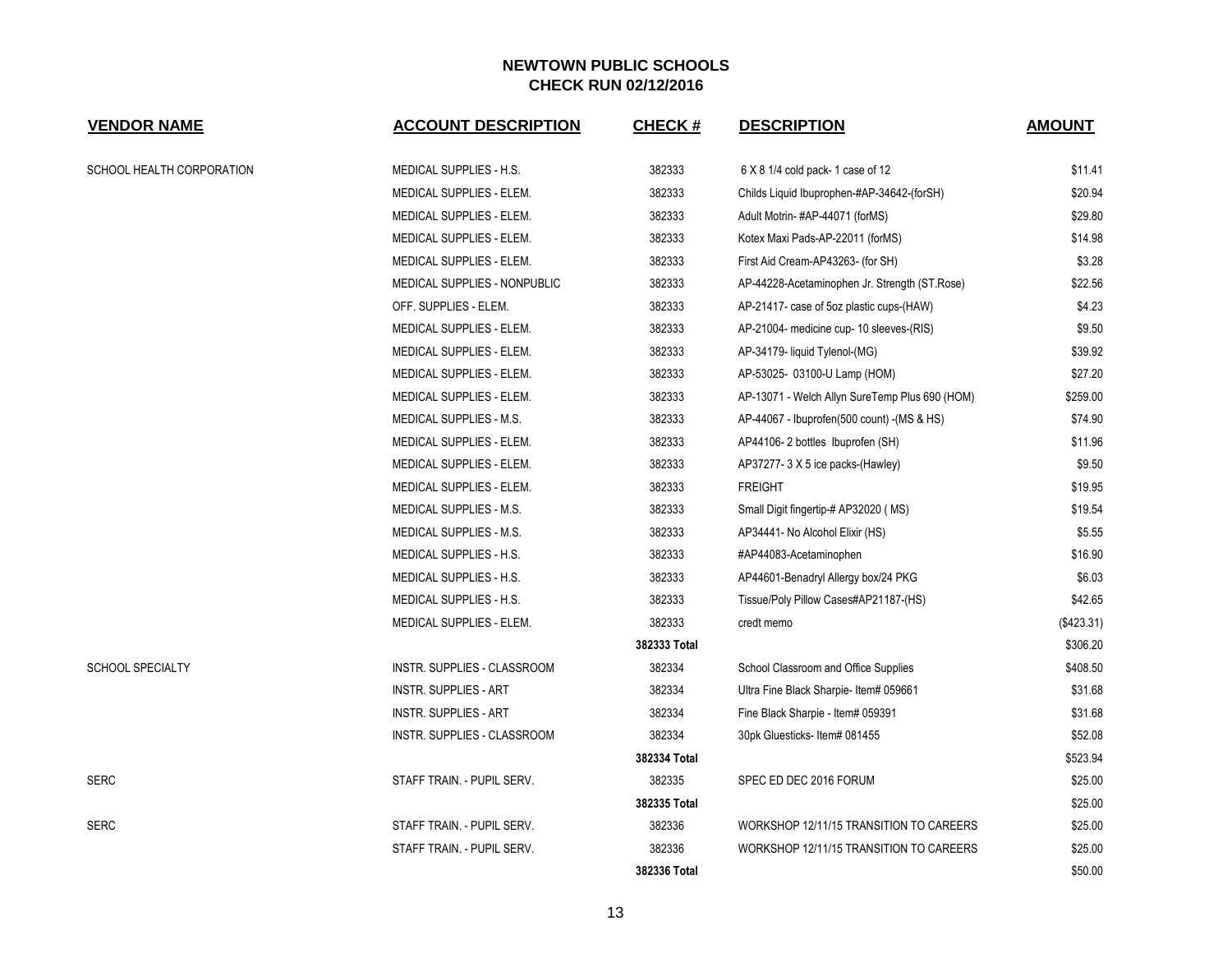| <b>VENDOR NAME</b>                  | <b>ACCOUNT DESCRIPTION</b>       | <b>CHECK#</b> | <b>DESCRIPTION</b>                       | <b>AMOUNT</b> |
|-------------------------------------|----------------------------------|---------------|------------------------------------------|---------------|
| SHIPMAN & GOODWIN                   | PROF. SERV. - SUPER.             | 382337        | PROF SERVE DEC 2015                      | \$2,927.00    |
|                                     |                                  | 382337 Total  |                                          | \$2,927.00    |
| <b>MARDI SMITH</b>                  | MEMBERSHIPS - MUSIC              | 382338        | MEMBERSHIP NAME                          | \$128.00      |
|                                     |                                  | 382338 Total  |                                          | \$128.00      |
| SOCIAL LEARNING CENTER, LLC         | PROF. SERV. - PSYCH/MED. EVAL.   | 382339        | PROF. SERV. - PSYCH/MED. EVAL.           | \$150.00      |
|                                     | PROF. SERV. - PSYCH/MED. EVAL.   | 382339        | PROF. SERV. - PSYCH/MED. EVAL.           | \$150.00      |
|                                     |                                  | 382339 Total  |                                          | \$300.00      |
| <b>SOLUTIONS EAP</b>                | <b>WELLNESS PROGRAMS</b>         | 382340        | <b>ANCILLARY</b>                         | \$490.00      |
|                                     |                                  | 382340 Total  |                                          | \$490.00      |
| THE SOUTHFIELD CENTER FOR PSY SERVE | CONTRACTED SERV. - SP/HEAR.      | 382341        | CONTRACTED SERV. - SP/HEAR.              | \$4,150.00    |
|                                     |                                  | 382341 Total  |                                          | \$4,150.00    |
| STAMP FULFILLMENT SVC               | POSTAGE - ADMIN.                 | 382342        | Return addressed stamped envelopes       | \$585.50      |
|                                     | POSTAGE - ADMIN.                 | 382342        | Shipping charge                          | \$16.40       |
|                                     |                                  | 382342 Total  |                                          | \$601.90      |
| JOHN STANLEY OFFICE EQUIPMENT       | REPAIRS - INFO. TECH.            | 382343        | Service Mitsubishi - SN W007832          | \$200.00      |
|                                     |                                  | 382343 Total  |                                          | \$200.00      |
| STAPLES ADVANTAGE                   | <b>INSTR. SUPPLIES - ART</b>     | 382344        | PUSH PINS-SQUARE CLIPS- BULLETIN BOARD   | \$116.89      |
|                                     |                                  | 382344 Total  |                                          | \$116.89      |
| STEPNEY HARDWARE INC.               | <b>B&amp;G SUPPLIES - MAINT.</b> | 382345        | FOR MAINT SUPPLIES 2015-2016             | \$12.02       |
|                                     |                                  | 382345 Total  |                                          | \$12.02       |
| THYSSENKRUPP ELEVATOR CORP          | <b>B&amp;G CONTRACTED SERV.</b>  | 382346        | ELEVATOR SVC CONTRACT - SH (2015-2016)   | \$193.02      |
|                                     |                                  | 382346 Total  |                                          | \$193.02      |
| TIME FOR KIDS                       | INSTR. SUPPLIES - CLASSROOM      | 382347        | Time For Kids Basic Subscription         | \$93.20       |
|                                     |                                  | 382347 Total  |                                          | \$93.20       |
| TOM'S SERVICE LLC                   | REPAIRS - CAFETERIA              | 382348        | <b>REPAIR EPCO WARMER</b>                | \$104.15      |
|                                     | <b>REPAIRS - CAFETERIA</b>       | 382348        | <b>REPAIR FWE WARMER</b>                 | \$75.00       |
|                                     | REPAIRS - CAFETERIA              | 382348        | REPAIR CRESCO WARMER                     | \$75.00       |
|                                     |                                  | 382348 Total  |                                          | \$254.15      |
| <b>TORRCO</b>                       | B. & G. REPAIRS - H.S.           | 382349        | REPAIR LEAKING URINALS - NHS (PER QUOTE) | (\$28.90)     |
|                                     | B. & G. REPAIRS - H.S.           | 382349        | REPAIR LEAKING URINALS - NHS (PER QUOTE) | \$96.80       |
|                                     |                                  | 382349 Total  |                                          | \$67.90       |